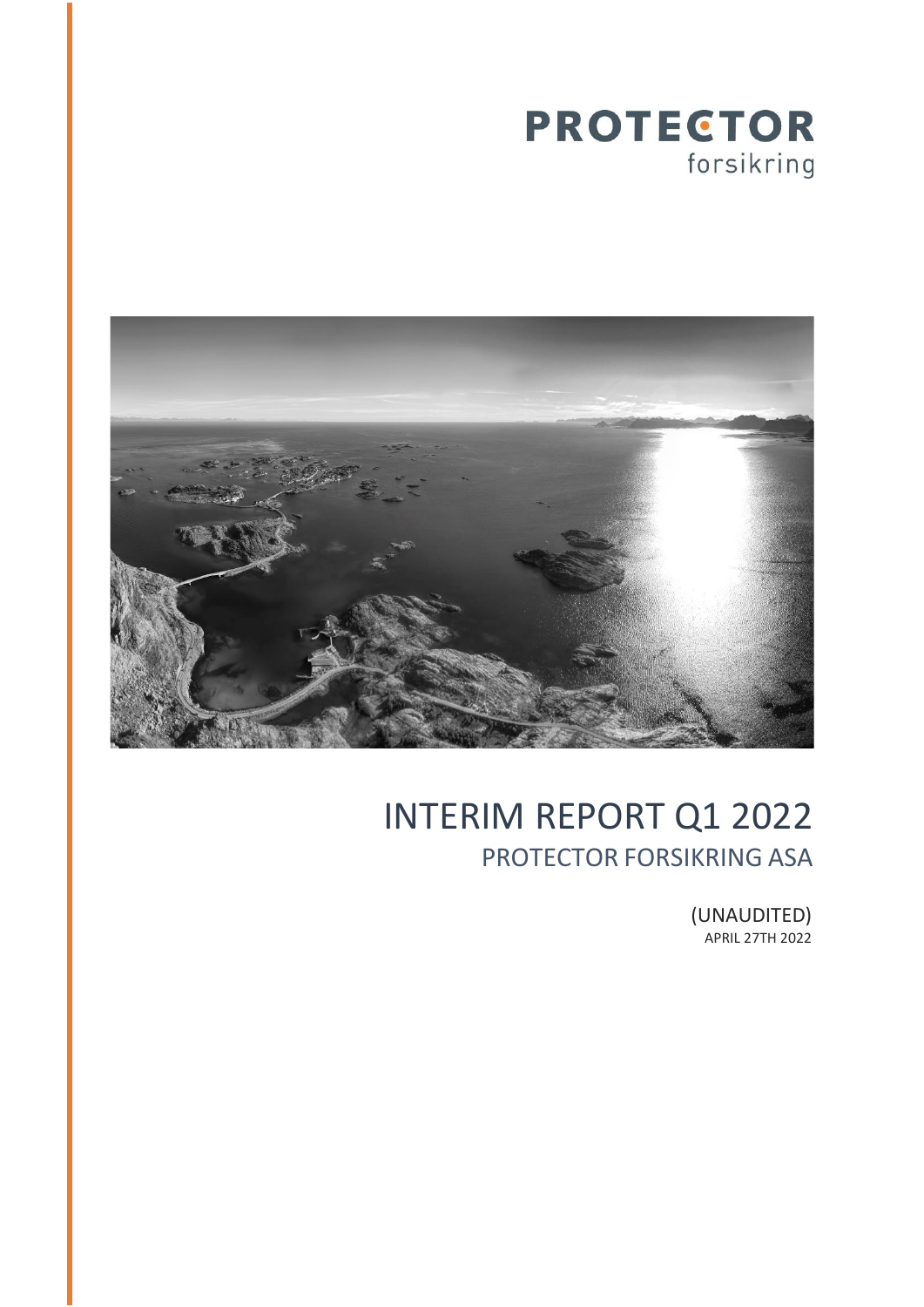

# **Highlights Q1 2022**

### **CR 97.0% and 8 % volume growth**

Protector Forsikring ASA recorded a loss of NOK -44.7m (NOK 572.8m) for the quarter. The technical result was NOK 31.6m (NOK 92.0m) impacted by significantly higher large loss ratio compared with Q1 2021. The combined ratio was 97.0% (91.1%). The return on investments was NOK -9.9m (NOK 580.5m) or -0.1 % (4.0 %). Equity markets posted significantly weakened returns while widening spreads and rising interest rates impacted the fixed income portfolio negatively.

Gross written premiums increased by 11 % in local currencies. The growth is driven by the Nordic countries and is supported by continued good price increases and a low client churn.

The Board has utilised its authorisation granted by the Annual General Meeting  $7<sup>th</sup>$  April 2022 and has resolved to distribute a dividend of NOK 123.6 million, corresponding to NOK 1.50 per share.

End of Q1 2022, the SCR-ratio was 200 % (216 %) post dividends.

Q1 2022 shows following development compared to Q1 2021:

- Premium growth in local currencies of 11 % (1 %)
- Net combined ratio 97.0 % (91.1 %)
- Net return on investments NOK -9.9m (NOK 580.5m), or -0.1 % (4.0 %)
- Profit for the quarter NOK -44.7m (NOK 572.8m)
- Solvency ratio of 200 % (216 %)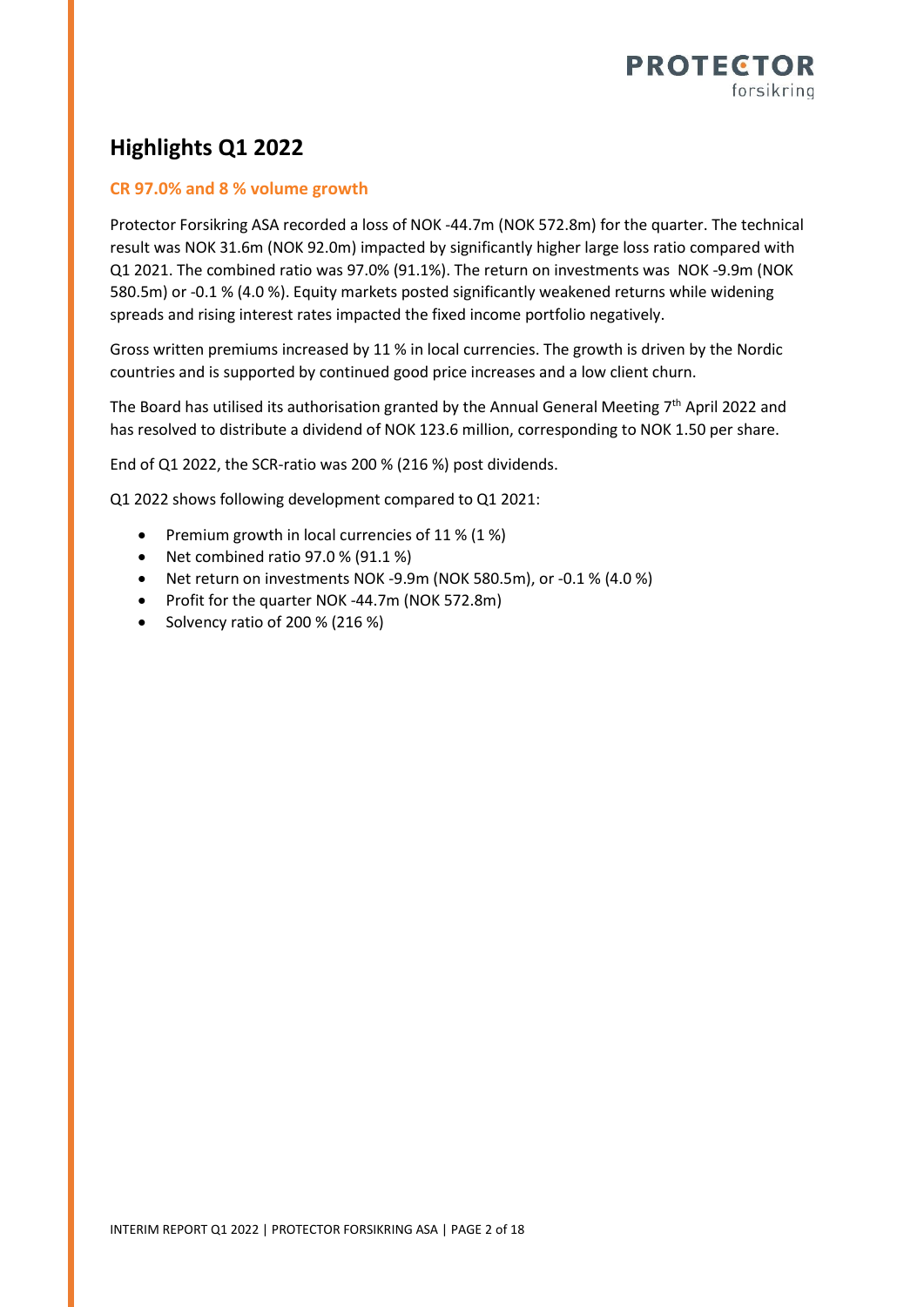# Financial highlights and key ratios

| <b>NOKm</b>                             | Q1 2022      | Q1 2021    | FY 2021     |
|-----------------------------------------|--------------|------------|-------------|
| Gross premiums written                  | 3 1 1 0 , 7  | 2 8 8 0, 2 | 5 950,6     |
| Earned premiums, net of reinsurance     | 1 336,5      | 1 175,2    | 4 9 20, 7   |
| Claims incurred, net of reinsurance     | (1157, 9)    | (922.8)    | (3, 810, 1) |
| Sales cost                              | (92,8)       | (101.5)    | (361,7)     |
| Administration cost                     | (59,7)       | (81,8)     | (256, 6)    |
| Commission from reinsurer               | 13,4         | 35,6       | 130,7       |
| Other insurance related income/expenses | (7,9)        | (12,8)     | (28,7)      |
| <b>Technical result</b>                 | 31,6         | 92,0       | 594,4       |
| Other income/costs                      | (14,4)       | (17,2)     | (56, 4)     |
| Net financial income                    | (9,2)        | 523,0      | 878,3       |
| Profit before tax                       | 8,0          | 597,8      | 1 416,3     |
| Tax                                     | (25,2)       | (71,0)     | (251,7)     |
| <b>Discontinued operations</b>          | (3,4)        | 50,6       | 67,4        |
| Net comprehensive income                | (24,2)       | (4,7)      | (28,1)      |
| Profit for the period                   | (44,7)       | 572,8      | 1 204,0     |
| Claims ratio, net of reinsurance        | (1)<br>86,6% | 78,5%      | 77,4 %      |
| Expense ratio, net of reinsurance       | (2)<br>10,4% | 12,6%      | 9.9%        |
| Combined ratio, net of reinsurance      | (3)<br>97,0% | 91,1 %     | 87,3%       |
| Gross claims ratio                      | (4)<br>83,3% | 74,6%      | 77,8%       |
| Gross expense ratio                     | (5)<br>10,0% | 13,2 %     | 10,8%       |
| Gross combined ratio                    | (6)<br>93,3% | 87,8%      | 88,5%       |
| <b>Retention rate</b>                   | 87,6%<br>(7) | 84,7%      | 85,6%       |
| Earnings per share                      | (8)<br>(0,2) | 7,0        | 15,0        |

(1) Claims incurred, net of reinsurance in % of earned premiums, net of reinsurance

(2) Operating expenses in % of earned premiums, net of reinsurance

(3) Net claims ratio + net expense ratio

(4) Gross claims incurred in % of gross premiums earned

(5) Sales and administration costs in % of gross premiums earned

(6) Gross claims ratio + gross expense ratio

(7) Earned premiums, net of reinsurance in % of gross earned premiums

(8) Profit before other comprehensive income divided by weighted number of shares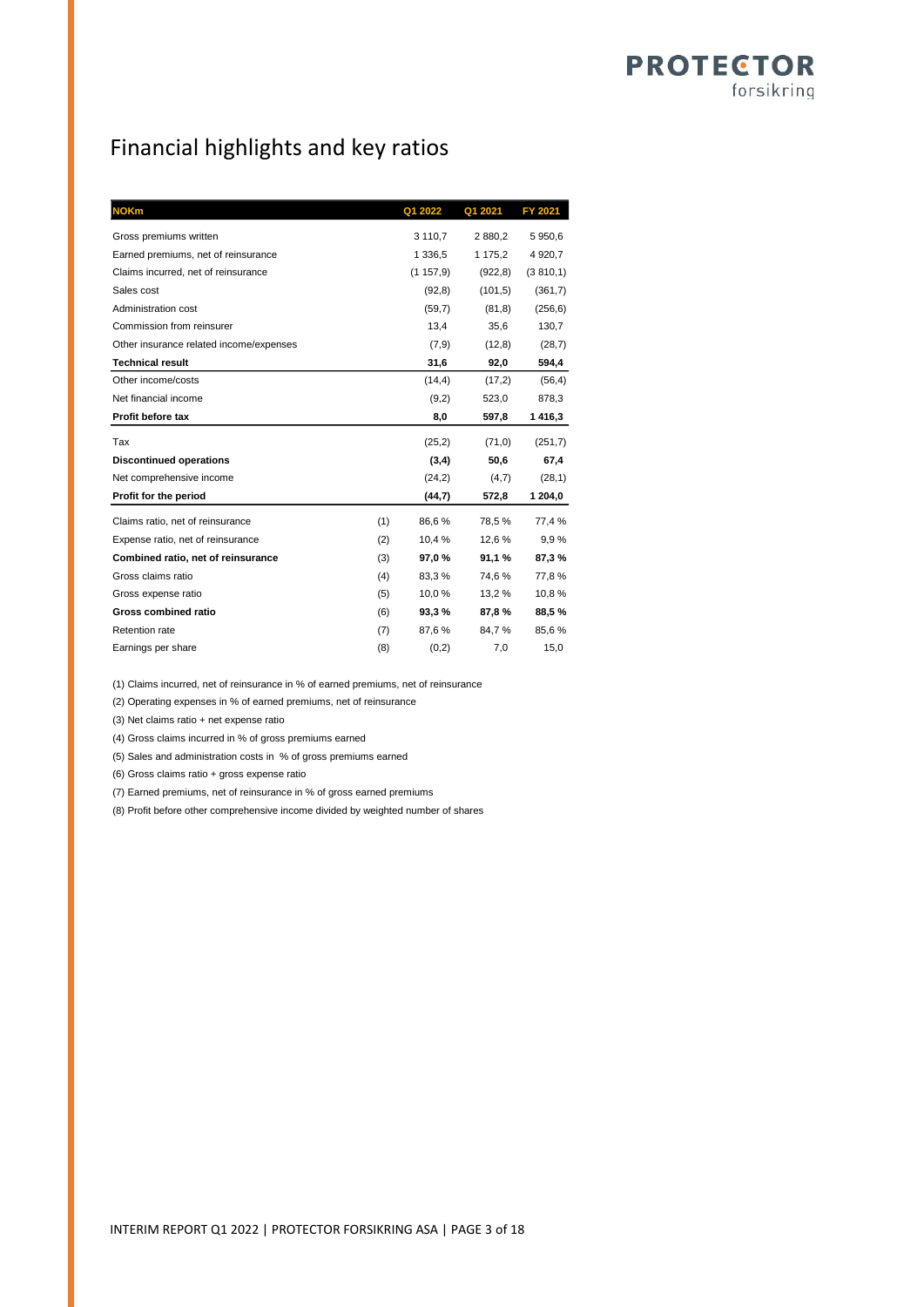

### **Premiums**

Gross premiums written increased by 8 % or NOK 230.5m to a total of NOK 3,110.7m. The growth is driven by the Nordic countries. In local currencies the growth was 11 %, whereof the growth in the Nordics was 14% and, in the UK -19 %. The negative growth in the UK is due to the change of inception date for a large customer in an otherwise small volume quarter. The renewal rate for the total portfolio was 90.7 % (89.3 %) supported by price increases of 7.9 %.

The growth per country is presented in the table below.

| <b>Gross premiums written (NOKm)</b>               | Q1 2022 | Q1 2021 | Growth  |        |  |  |  |  |
|----------------------------------------------------|---------|---------|---------|--------|--|--|--|--|
| Norway                                             | 955,3   | 856,3   | 99,0    | 12%    |  |  |  |  |
| Sweden                                             | 943,0   | 895,1   | 47,9    | 5 %    |  |  |  |  |
| Denmark                                            | 812,2   | 726,9   | 85,3    | 12%    |  |  |  |  |
| UK                                                 | 195,8   | 237,7   | $-41,9$ | $-18%$ |  |  |  |  |
| Finland                                            | 204,3   | 164,2   | 40,1    | 24 %   |  |  |  |  |
| Total                                              | 3110,7  | 2880,2  | 230,5   | 8 %    |  |  |  |  |
| <b>Results</b>                                     |         |         |         |        |  |  |  |  |
|                                                    |         |         |         |        |  |  |  |  |
| The profit totalled NOK -44.7m against NOK 572.8   |         |         |         |        |  |  |  |  |
| NOK 31.6m (NOK 92.0m), corresponding to a net      |         |         |         |        |  |  |  |  |
| higher than 91.1%, as reported in Q1 2021. A good  |         |         |         |        |  |  |  |  |
|                                                    |         |         |         |        |  |  |  |  |
| weaker results in the Scandinavian countries.      |         |         |         |        |  |  |  |  |
|                                                    |         |         |         |        |  |  |  |  |
| The net combined ratio by country is provided in t |         |         |         |        |  |  |  |  |
|                                                    |         |         |         |        |  |  |  |  |
| <b>Net combined ratio</b>                          | Q1 2022 | Q1 2021 |         |        |  |  |  |  |

The good volume development we have experienced in Q1 has continued in Q2.

#### **Results**

The profit totalled NOK -44.7m against NOK 572.8m in Q1 2021. The technical result was NOK 31.6m (NOK 92.0m), corresponding to a net combined ratio of 97.0 %, 5.9 percentage points higher than 91.1 %, as reported in Q1 2021. A good result in the UK and Finland were offset by weaker results in the Scandinavian countries.

The net combined ratio by country is provided in the table below:

| <b>Net combined ratio</b> | Q1 2022 | O1 2021 |
|---------------------------|---------|---------|
| Norway                    | 98,9%   | 94,2%   |
| Sweden                    | 98,1%   | 78,4%   |
| Denmark                   | 107,7%  | 90,6%   |
| <b>UK</b>                 | 88,7%   | 102,2%  |
| Finland                   | 83,8%   | 107,5%  |
| Total                     | 97,0%   | 91,1%   |

In Q1, the company had run-off gains of 3.6 % against 0.1 % in Q1 2021.

The claims ratio for own account increased from 78.5 % in Q1 2021 to 86.6 % in Q1 2022. The large loss-ratio for own account was higher than normalized and 9.5 percentage points higher than in Q1 2021. Additionally, the Covid-19 pandemic had in Q1-21 a positive impact on the net claims ratio of 2.0 percentage points compared to no measurable impact in Q1 2022.

The net claims ratio by country is provided in the table below:

| <b>Net claims ratio</b> | Q1 2022 | <b>Q1 2021</b> |
|-------------------------|---------|----------------|
| Norway                  | 91,9%   | 83,7%          |
| Sweden                  | 85,8%   | 65,1%          |
| Denmark                 | 99,3%   | 84,1%          |
| <b>UK</b>               | 73,9%   | 83,2%          |
| Finland                 | 81,4%   | 98,3%          |
| Total                   | 86,6%   | 78,5%          |

The expense ratio for own account amounted to 10.4 %, down from 12.6 % in Q1 2021. The decrease is mainly due to premium growth and lower personnel costs. To some degree the lower costs are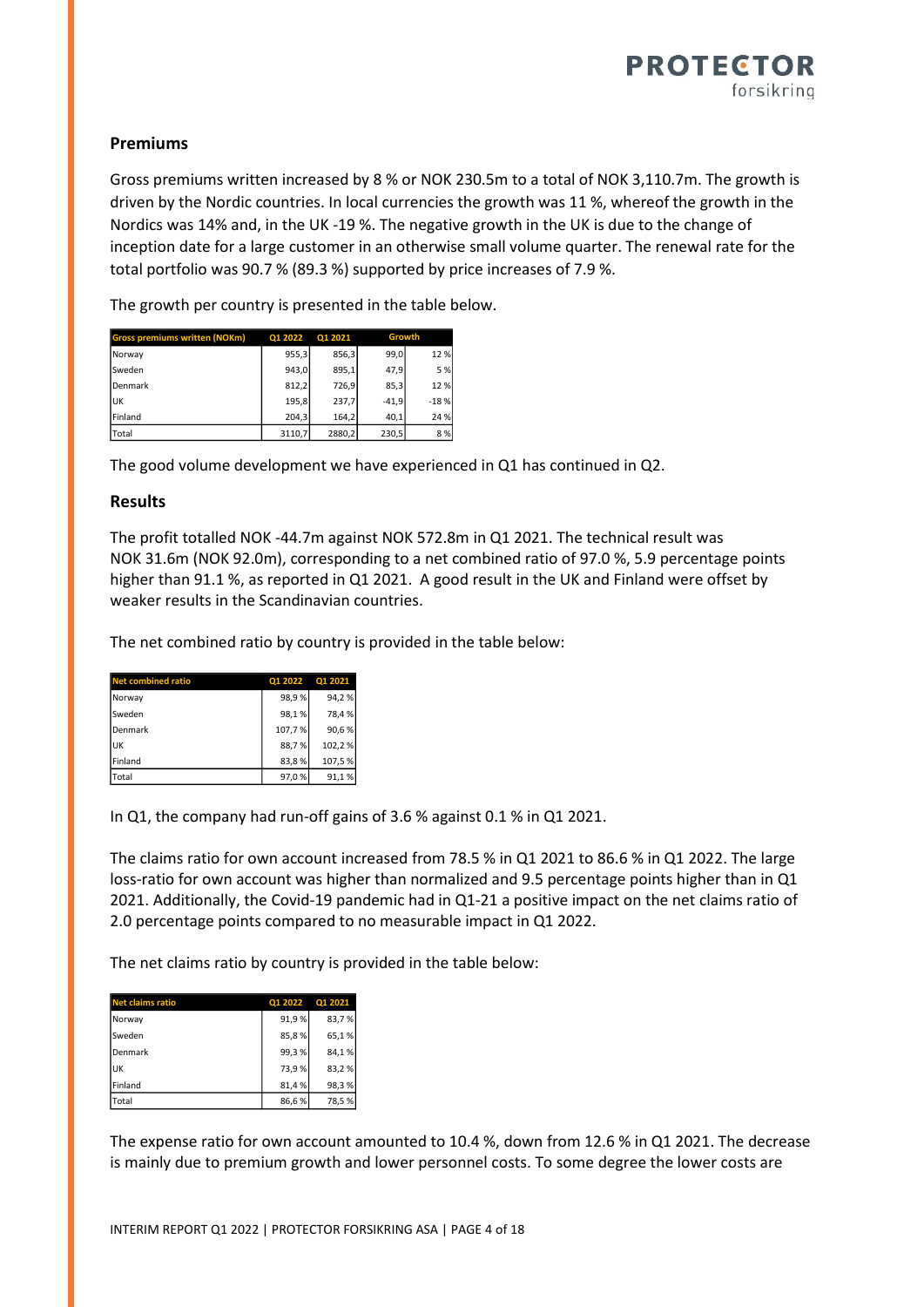

offset by higher broker commissions due to premium growth (earned premiums) in the UK and Sweden.

The net expense ratio by country is provided in the table below:

| <b>Net expense ratio</b> | Q1 2022 | Q1 2021 |
|--------------------------|---------|---------|
| Norway                   | 6,9%    | 10,5%   |
| Sweden                   | 12,4%   | 13,3%   |
| Denmark                  | 8,4%    | 6,5%    |
| <b>UK</b>                | 14,9%   | 19,0%   |
| Finland                  | 2,4%    | 9,2%    |
| Total                    | 10,4%   | 12,6%   |

#### **Discontinued operations**

In Q1, the technical result for discontinued operations (change of ownership insurance) was NOK -0.9m (NOK 1.7m) and the profit for the quarter was NOK -3.4m (NOK 50.6m). The company stopped to sell change of ownership insurance as from January  $1<sup>st</sup>$  2022, and the few remaining distribution agreements with real estate brokers have been terminated.

#### **Investment return**

The net investment portfolio amounted to a total of NOK 14,829m at 31 March 2022, up 3.6 % compared to the portfolio at the end of 2021.

The investment activities yielded a total return of NOK -9.9m (-0.07 %) compared to NOK 580.5m (4.0 %) in Q1 2021. Equities accounted for a NOK -12.3m loss (-0.52 %) against a NOK 488.8m gain (25.9 %) in Q1 2021. The return on the fixed income portfolio totalled NOK 2.4m (0.02 %) against NOK 91.7m (0.7 %) in Q1 2021.

Our investment portfolio has a very limited direct exposure to Ukraine and/or Russia. Furthermore, we have no investments in the oil and oil service sector.

End of Q1, 16.2 % of Protector's financial assets were invested in equities, against 15.1 % year-end 2021. 22 % of our total financial assets were allocated to high yield, down from 24 % year-end 2021.

#### **Equity and capital position**

End of Q1, the volatility adjusted SCR-ratio using the standard formula was 200 % after distribution of dividends, down from 206 % year-end 2021. The company's long-term objective is to maintain a SCRratio (calculated according to the Solvency II regulations) above 150 %.

On 10 February, Protector Forsikring ASA successfully placed a subordinated loan of NOK 400m. The terms of the loan comply with existing and expected future requirements for subordinated debt eligible as Tier 2 capital. The bonds will be listed on Euronext Oslo Børs. Protector has in March exercised its rights to call two loans eligible as restricted Tier 1 capital (NOK 350m) and Tier 2 capital (NOK 400m). Both loans had repayment date 31 March.

The company's equity amounted to NOK 3,290.3m, a decrease of NOK 291.8m compared to the equity at the end of 2021. Dividends paid out 16 February have reduced the equity by NOK 247.1m. In Q2, other equity will be further reduced with the dividend payments in April (NOK 576.6m) and May (NOK 123.6m).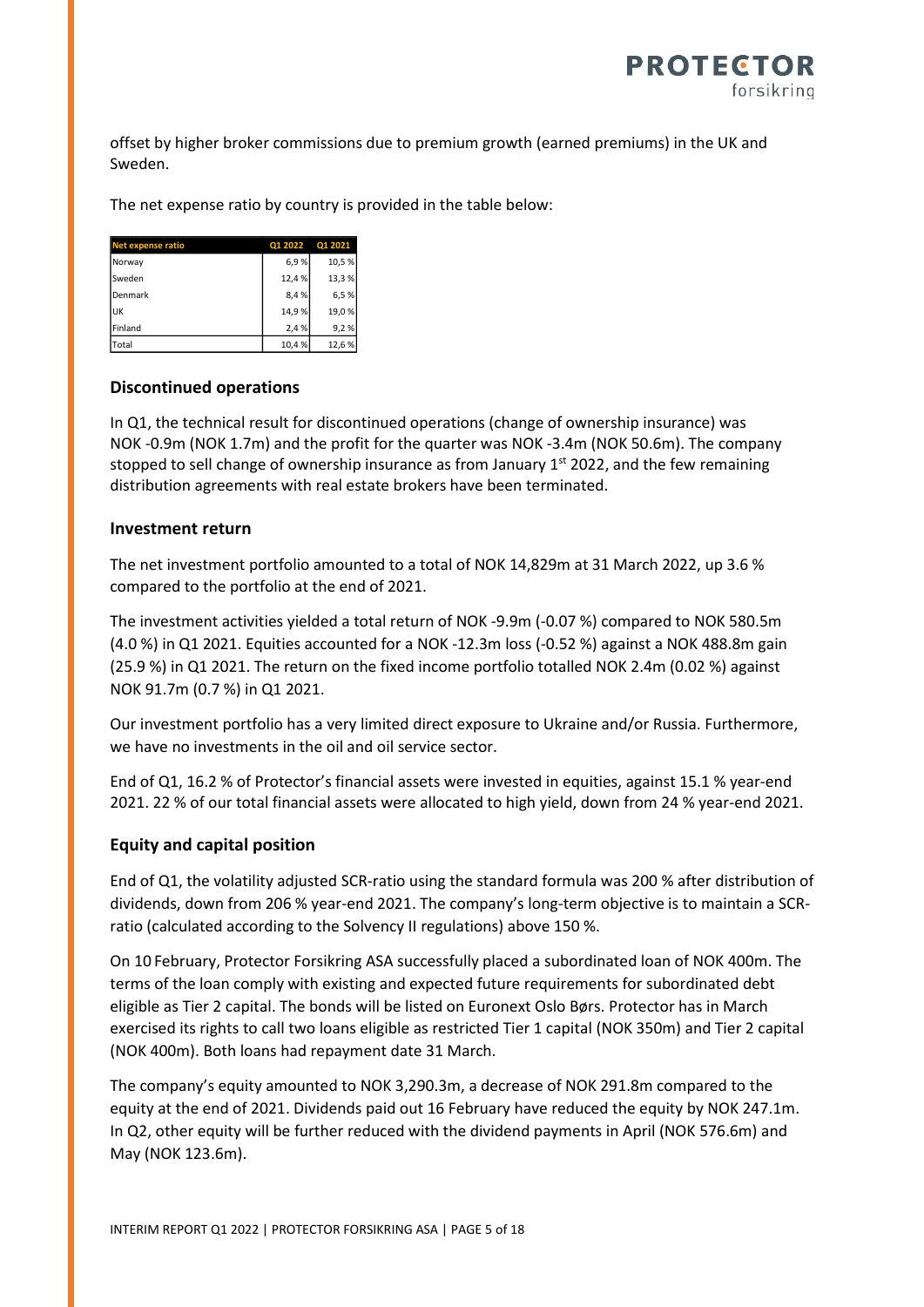

Protector has a BBB+ rating from A.M. Best.

### **Dividend**

Based on the company's strong financial position, position in the market and dividend policy, the Board has resolved to distribute a dividend of NOK 123.6m, corresponding to NOK 1.50 per share. The resolved dividend is included in other equity and will be paid out May 12<sup>th</sup> 2022.

### **Prospects**

The technical result was somewhat weak this quarter, but underlying profitability is good and the technical result is expected to be improved.

Claims development, and the inherent volatility of capital markets continue to be the most important risk factors that could affect the company's profit in 2022.

Oslo, 27th April 2022

*The Board of Directors of Protector Forsikring ASA*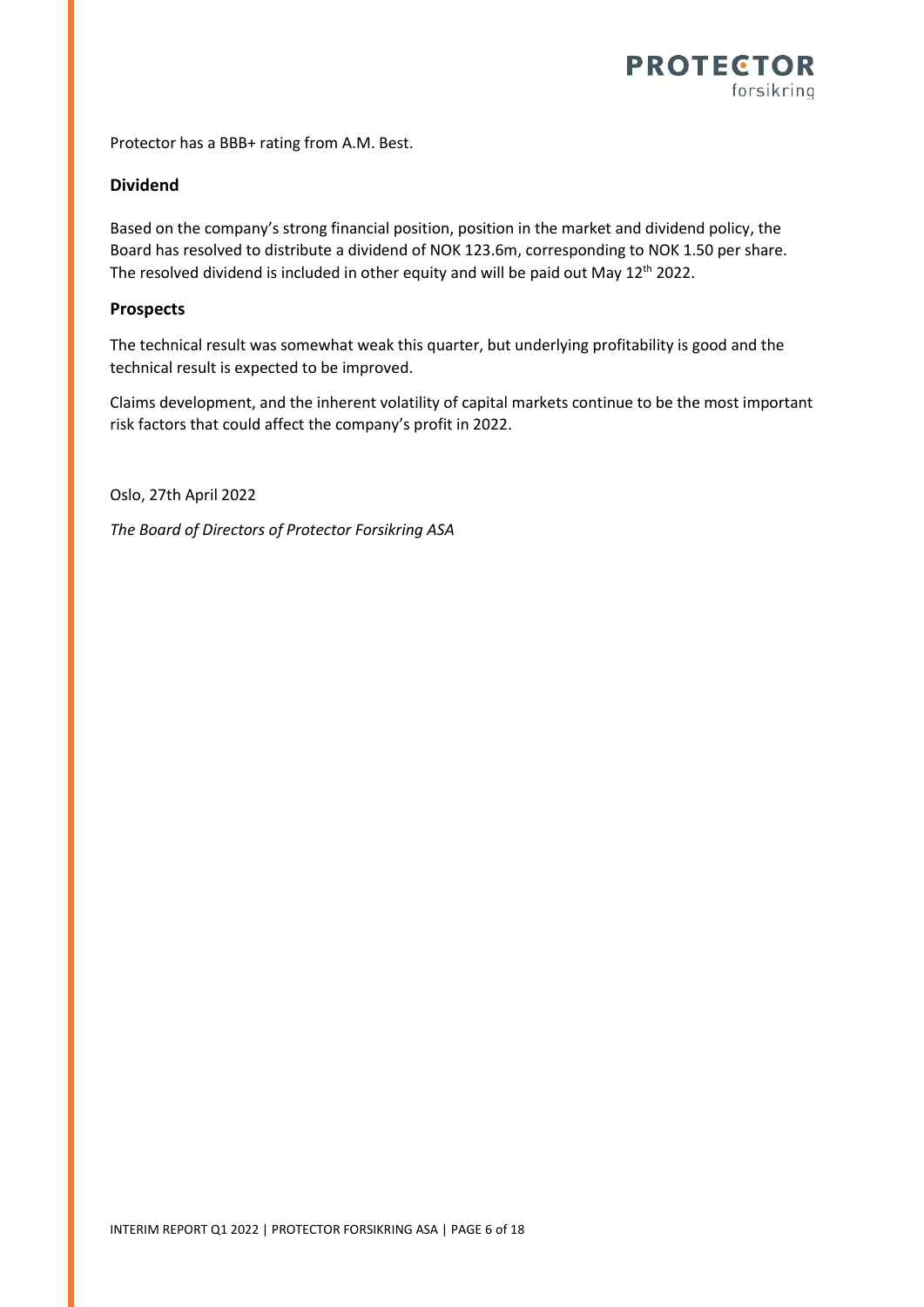# **PROTECTOR** forsikring

# Income statement

| <b>NOKm</b>                                                | Q1 2022                  | Q1 2021        | FY 2021   |
|------------------------------------------------------------|--------------------------|----------------|-----------|
| Premium income                                             |                          |                |           |
| Gross written premiums                                     | 3 110,7                  | 2 880,2        | 5 950,6   |
| Change in provisions for unearned premiums                 | (1585,7)                 | (1, 492, 3)    | (204, 5)  |
| Gross premiums earned                                      | 1 525,0                  | 1 387,9        | 5746,1    |
| Reinsurers' share of earned premiums                       | (188, 5)                 | (212,7)        | (825,3)   |
| Earned premiums, net of reinsurance                        | 1 336,5                  | 1 175,2        | 4 9 20,7  |
| Other insurance-related income                             | 1,8                      | 2,9            | 8,7       |
| Gross claims incurred                                      | (1 270, 6)               | (1035,2)       | (4468, 4) |
| Reinsurers' share of claims incurred                       | 112,7                    | 112,4          | 658,3     |
| Claims incurred, net of reinsurance                        | (1157, 9)                | (922, 8)       | (3810, 1) |
| <b>Operating expenses</b>                                  |                          |                |           |
| Sales costs                                                | (92, 8)                  | (101, 5)       | (361,7)   |
| <b>Administration costs</b>                                | (59,7)                   | (81, 8)        | (256, 6)  |
| Commission from reinsurers                                 | 13,4                     | 35,6           | 130,7     |
| Total operating expenses, net of reinsurance               | (139, 1)                 | (147, 6)       | (487, 6)  |
| Other insurance-related expenses                           | (9,8)                    | (15,7)         | (37, 4)   |
| <b>Technical result</b>                                    | 31,6                     | 92,0           | 594,4     |
| Income from associated companies                           | 9,0                      | $\blacksquare$ | 10,8      |
| Interest income and dividend from financial assets         | 122,4                    | 51,9           | 331,7     |
| Changes in value on investments                            | (263,7)                  | 420,8          | (21, 8)   |
| Realised gain and loss on investments                      | 125,5                    | 90,4           | 620,6     |
| Administration expenses related to investments             | (2,5)                    | (40,1)         | (62, 9)   |
| Net income from financial assets                           | (9,2)                    | 523,0          | 878,3     |
| Other income                                               | 0,2                      | 0,0            | 2,0       |
| Other expenses                                             | (14, 6)                  | (17,2)         | (58, 4)   |
| Other income/expenses                                      | (14, 4)                  | (17,2)         | (56, 4)   |
| Non-technical result                                       | (23, 6)                  | 505,8          | 821,9     |
| Profit before tax                                          | 8,0                      | 597,8          | 1416,3    |
| Tax                                                        | (25,2)                   | (71, 0)        | (251,7)   |
| <b>Discontinued operations</b>                             | (3,4)                    | 50,6           | 67,4      |
| Profit before components of comprehensive income           | (20,5)                   | 577,4          | 1 232,1   |
| Actuarial gain and loss from defined benefit pension plans | $\overline{\phantom{a}}$ | ÷,             | (1,0)     |
| Currency changes from foreign enterprise                   | (32,2)                   | (6,2)          | (36, 5)   |
| Taxes on components of comprehensive income                | 8,1                      | 1,5            | 9,4       |
| Profit for the period                                      | (44,7)                   | 572,8          | 1 204,0   |
| Earnings per share                                         | (0, 25)                  | 7,02           | 14,96     |
| Earnings per share, diluted                                | (0, 25)                  | 7,02           | 14,96     |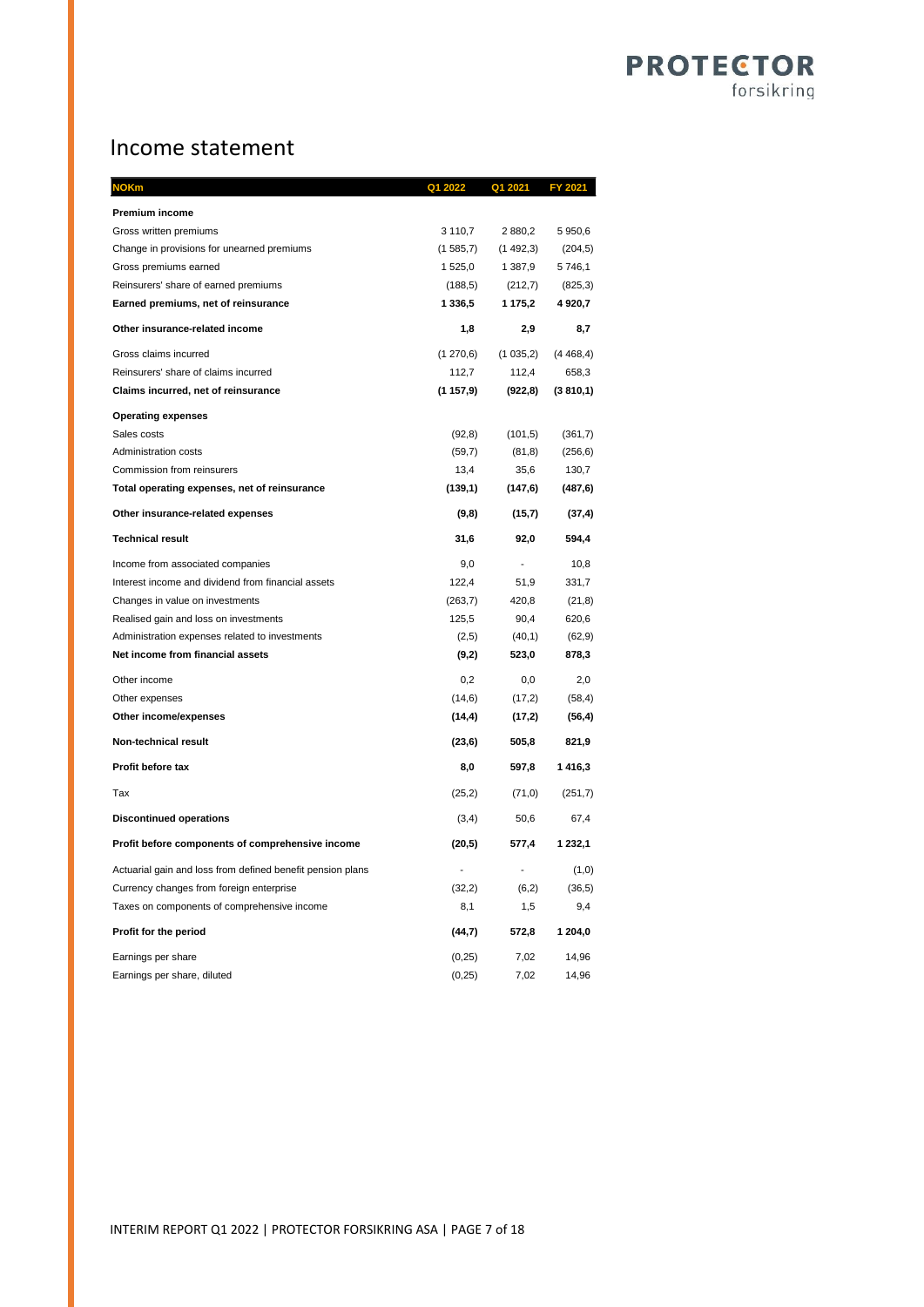# Statement of financial position

| IOKm                                                 |            | 31.03.2022 31.03.2021 31.12.2021 |          |
|------------------------------------------------------|------------|----------------------------------|----------|
| Assets                                               |            |                                  |          |
| Intangible fixed assets                              |            |                                  |          |
| Other intangible fixed assets                        | 78,5       | 59,5                             | 73,3     |
| <b>Total intangible fixed assets</b>                 | 78,5       | 59,5                             | 73,3     |
| <b>Financial assets</b>                              |            |                                  |          |
| Shares in associated companies                       | 137,4      |                                  | 127,3    |
| Shares                                               | 2 0 3 5, 1 | 2 122,0                          | 1824,4   |
| Securities, bonds etc                                | 9776,3     | 9 3 1 8 , 9                      | 9 179,3  |
| <b>Financial derivatives</b>                         | 92,3       | 73,0                             | 94,1     |
| Bank deposits                                        | 1890,7     | 1 959,6                          | 1935,5   |
| <b>Total financial assets</b>                        | 13 931,9   | 13 473,5                         | 13 160,7 |
| Reinsurers share of gross technical provisions       |            |                                  |          |
| Reinsurers share of gross premium provisions         | 288,3      | 304,1                            | 177,1    |
| Reinsurers share of gross claims provisions          | 2691,8     | 2922,3                           | 2972,2   |
| Total reinsurers share of gross technical provisions | 2 980,0    | 3 2 2 6,4                        | 3 149,3  |
| <b>Receivables</b>                                   |            |                                  |          |
| Policyholders                                        | 609,1      | 496,0                            | 523,2    |
| Other receivables                                    | 140,8      | 66.7                             | 95,3     |
| <b>Total receivables</b>                             | 749,9      | 562,6                            | 618,5    |
| Other assets                                         |            |                                  |          |
| Tangible fixed assets                                | 32,3       | 27,8                             | 34,0     |
| Cash and bank deposits                               | 165,9      | 165,5                            | 300,0    |
| <b>Total other assets</b>                            | 198,1      | 193,3                            | 333,9    |
| <b>Total prepaid expenses</b>                        | 807,1      | 618,8                            | 462,5    |
| Assets discontinued operations                       | 1 245,2    | 1876,4                           | 1448,0   |
| <b>Total assets</b>                                  | 19 990,6   | 20 010,5                         | 19 246,3 |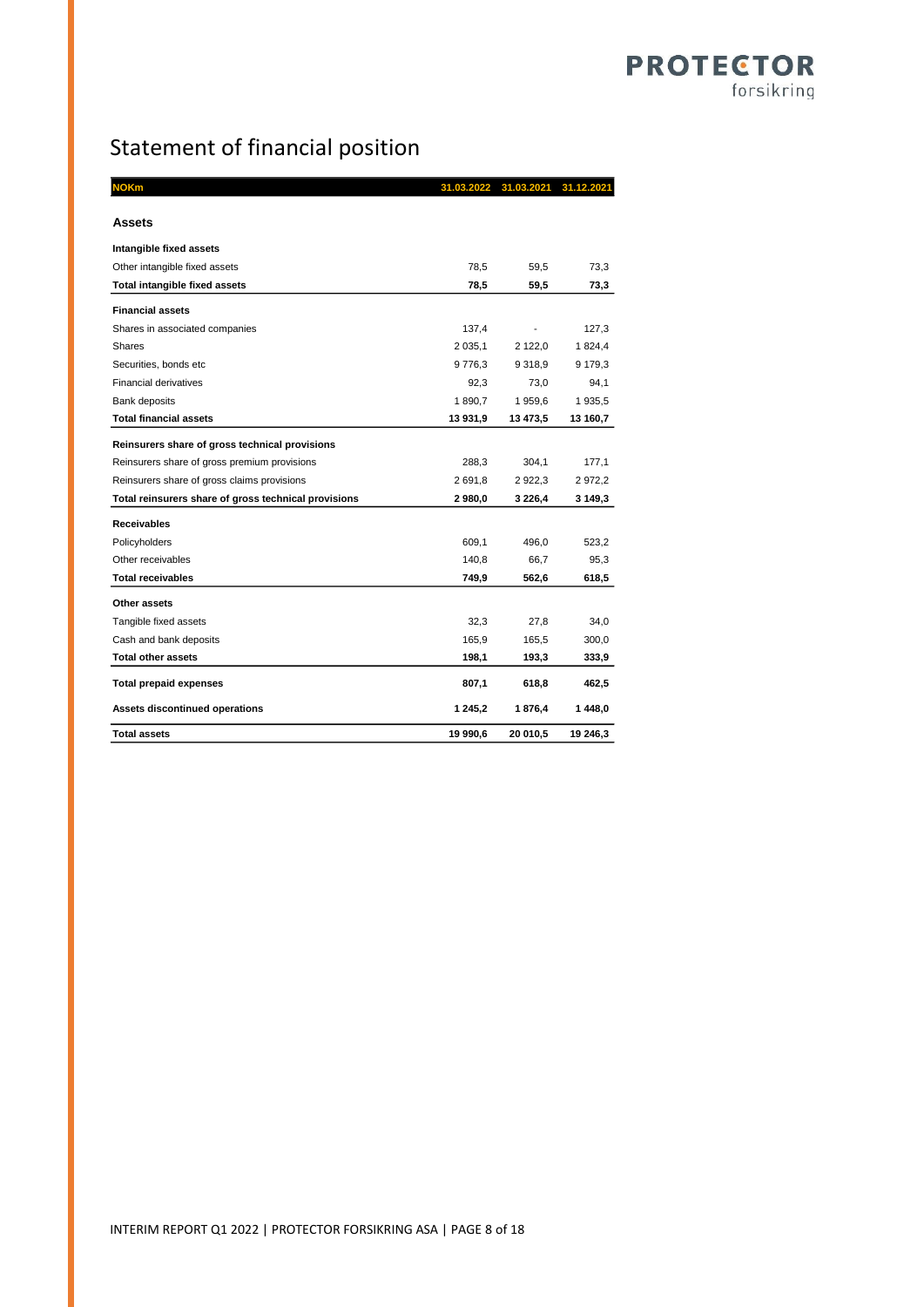# Statement of financial position

| <b>NOKm</b>                                      | 31.03.2022  | 31.03.2021  | 31.12.2021  |
|--------------------------------------------------|-------------|-------------|-------------|
|                                                  |             |             |             |
| <b>Equity and liabilities</b>                    |             |             |             |
| <b>Shareholders' equity</b>                      |             |             |             |
| Share capital [82.500.000 shares]                | 82,5        | 86,2        | 82,5        |
| Own shares                                       | (0,1)       | (3,8)       | (0,1)       |
| Other paid-in equity                             | 267,7       | 267,7       | 267,7       |
| Total paid-in equity                             | 350,0       | 350,0       | 350,0       |
| <b>Earned equity</b>                             |             |             |             |
| Natural perils capital                           | 89,8        | 76,4        | 97,7        |
| Guarantee scheme provision                       | 76,8        | 83,6        | 78,2        |
| Fund for valuation differences                   | 18,9        | ÷,          | 10,0        |
| Other equity                                     | 2754,7      | 3 0 7 4 , 5 | 3 0 46,2    |
| <b>Total earned equity</b>                       | 2940,3      | 3 2 3 4 , 5 | 3 232,1     |
| <b>Total equity</b>                              | 3 290,3     | 3584,5      | 3 582,1     |
| Subordinated Ioan capital                        | 1 244,8     | 1 472,9     | 1 384,7     |
| <b>Technical provisions</b>                      |             |             |             |
| Provisions for unearned premiums                 | 3 102,6     | 2823,7      | 1 575,5     |
| Provisions for claims                            | 8 3 9 8 , 5 | 7696,5      | 8 4 0 4, 1  |
| <b>Total technical provisions</b>                | 11 501,2    | 10 520,2    | 9 979,6     |
| Provisions for other risks and liabilities       |             |             |             |
| <b>Pension liabilities</b>                       |             | 17,9        |             |
| Current tax liability                            |             | (3,8)       | 191,2       |
| Deferred tax liability                           | 121,6       | 143,6       | 121,6       |
| Total provisions for other risks and liabilities | 121,6       | 157,7       | 312,8       |
| <b>Liabilities</b>                               |             |             |             |
| Liabilities in connection with insurance         | 260,3       | 205,1       | 73,4        |
| Liabilities in connection with reinsurance       | 2 2 1 7, 1  | 2 451,6     | 2 2 3 8 , 3 |
| <b>Financial derivatives</b>                     | 116,8       | 59,7        | 26,1        |
| Other liabilities                                | 277,7       | 264,6       | 286,6       |
| <b>Total liabilities</b>                         | 2872,0      | 2981,0      | 2 6 2 4 , 4 |
| Incurred expenses and prepaid income             |             |             |             |
| Other incurred expenses and prepaid income       | 262,5       | 270,6       | 528,9       |
| Total incurred expenses and prepaid income       | 262,5       | 270,6       | 528,9       |
| Liabilites discontinued operations               | 698,4       | 1 023,7     | 833,8       |
| <b>Total equity and liabilities</b>              | 19 990.6    | 20 010.5    | 19 246,3    |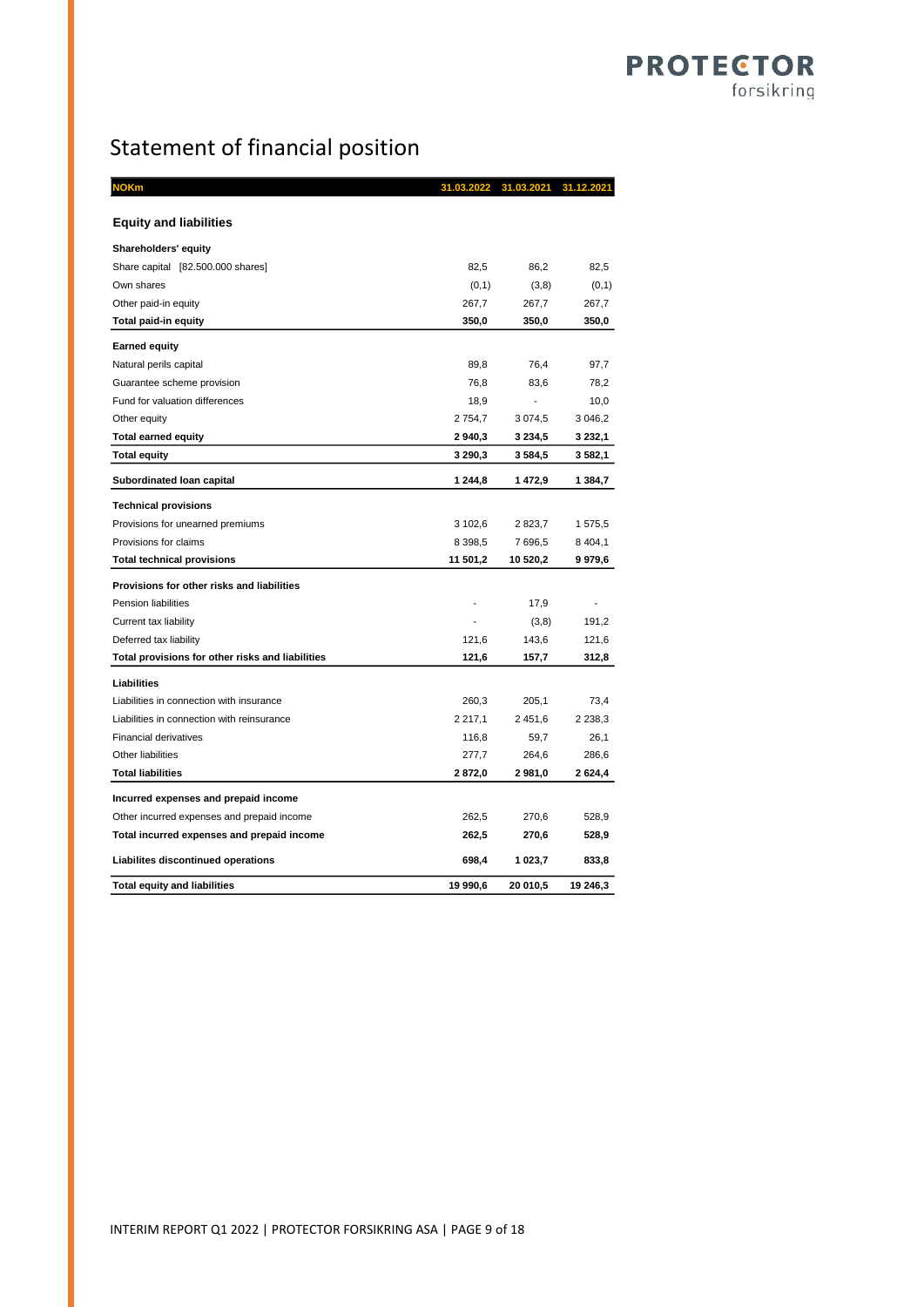## **PROTECTOR** forsikring

# Cash flow statement

| <b>NOKm</b>                                                   | Q1 2022     | Q1 2021     | FY 2021     |
|---------------------------------------------------------------|-------------|-------------|-------------|
| Cash flow from operations                                     |             |             |             |
| Premiums paid                                                 | 2 5 5 3 , 2 | 2 3 4 2 . 9 | 5 8 8 4 3   |
| Claims paid                                                   | (1192,9)    | (1041,9)    | (3934,5)    |
| Paid reinsurance                                              | (73,1)      | (221,3)     | (351, 8)    |
| Paid operating expenses including commissions                 | (7,6)       | (70,7)      | (440, 1)    |
| Interest / dividend income                                    | 130,6       | 56,9        | 358,1       |
| Net payments from financial instruments                       | (942, 6)    | (972, 1)    | (372, 1)    |
| Payable tax                                                   | (254,7)     | (23,1)      | (173, 9)    |
| Net cash flow from operations                                 | 213,0       | 70,7        | 969,9       |
| Cash flow from investment activities                          |             |             |             |
| Investments in fixed assets                                   | (10, 6)     | (10,7)      | (52,8)      |
| Net cash flow from investment activities                      | (10,6)      | (10,7)      | (52, 8)     |
| Cash flow from financial activities                           |             |             |             |
| Dividend paid                                                 | (247, 1)    |             | (659, 5)    |
| Net payment on subordinated loan capital                      | (139.9)     | (0,1)       | (88, 4)     |
| Interest payments on subordinated loan capital                | (15,1)      | (16, 9)     | (61, 6)     |
| Net cash flow from financial activities                       | (402, 1)    | (17, 0)     | (809, 5)    |
| Net cash flow for the period                                  | (199.8)     | 42,9        | 107,6       |
| Net change in cash and cash equivalents                       | (199.8)     | 42.9        | 107,6       |
| Cash and cash equivalents opening balance                     | 2 407,2     | 2 3 1 2 , 1 | 2 3 1 2 , 1 |
| Effects of exchange rate changes on cash and cash equivalents | (12,7)      | (12,8)      | (12,5)      |
| Cash and cash equivalents closing balance                     | 2 194.7     | 2 3 4 2 . 3 | 2 407,2     |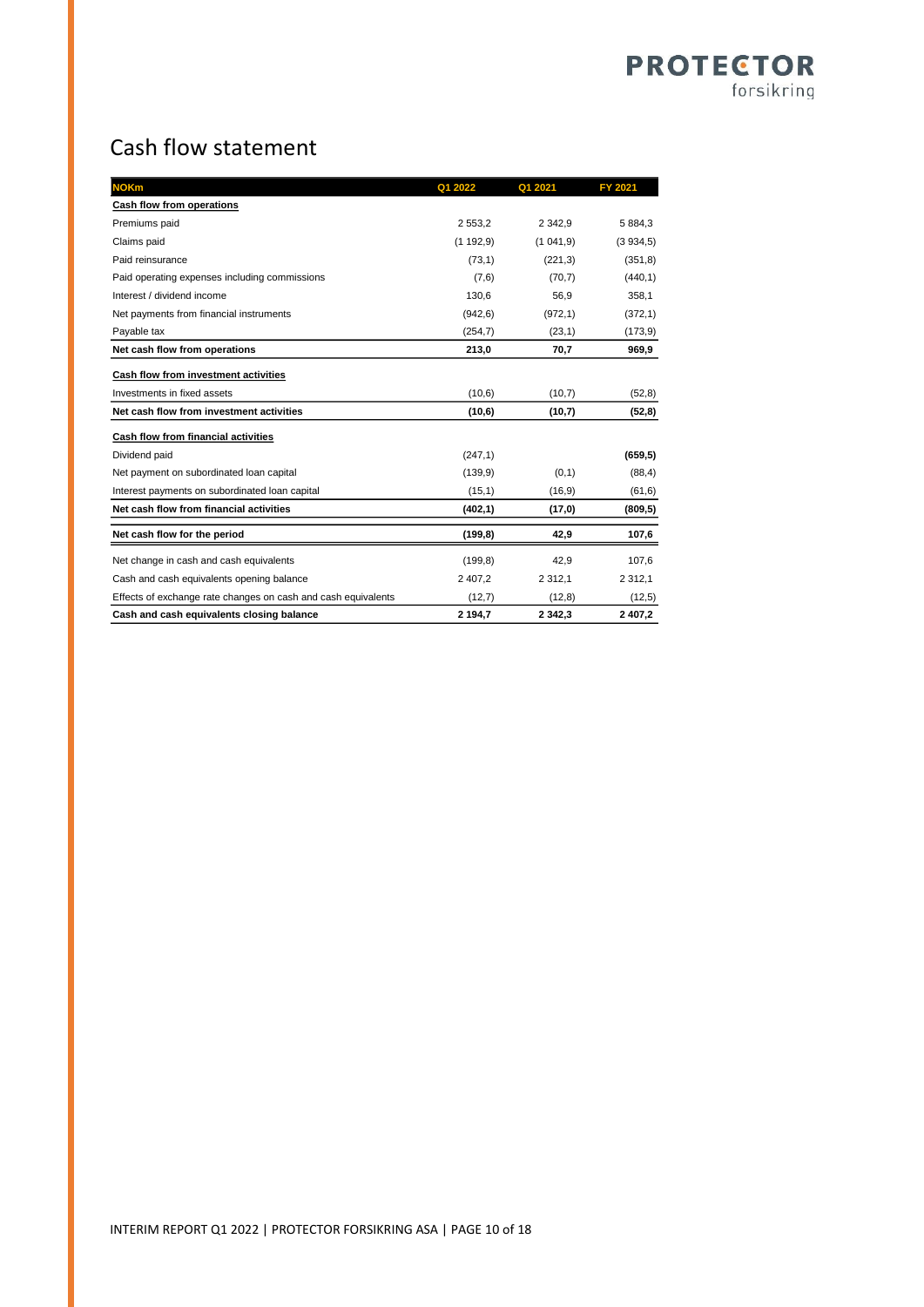# Statement of changes in equity

| <b>NOKm</b>           | <b>Share Capital Own shares</b> |        | equity | Other paid-in Natural perils<br>capital | <b>Guarantee</b><br>scheme<br>provision | <b>Fund for</b><br>valuation<br>differences | <b>Other equity</b> | <b>Total</b> |
|-----------------------|---------------------------------|--------|--------|-----------------------------------------|-----------------------------------------|---------------------------------------------|---------------------|--------------|
| Equity at 31.12.2020  | 86,2                            | (4,3)  | 267,7  | 70,2                                    | 84,9                                    | $\overline{a}$                              | 2525,9              | 3 0 3 0.5    |
| Profit for the period |                                 |        |        | 6,3                                     | (1,3)                                   |                                             | 567,8               | 572,8        |
| Currency changes      |                                 |        |        |                                         |                                         |                                             | (20, 4)             | (20, 4)      |
| Own shares            |                                 | 0,4    |        |                                         |                                         |                                             | 1,3                 | 1,7          |
| Equity at 31.03.2021  | 86,2                            | (3, 8) | 267,7  | 76,4                                    | 83,6                                    | $\overline{\phantom{a}}$                    | 3 0 7 4 , 5         | 3584,5       |
| Profit for the period | (3,7)                           |        |        | 9,0                                     | (2, 1)                                  |                                             | 260,4               | 267,3        |
| Dividend paid         |                                 |        |        |                                         |                                         |                                             | (384, 4)            | (384, 4)     |
| Currency changes      |                                 |        |        |                                         |                                         |                                             | 10,8                | 10,8         |
| Own shares            |                                 | 3,7    |        |                                         |                                         |                                             | 4,9                 | 5,0          |
| Equity at 30.06.2021  | 82,5                            | (0,1)  | 267,7  | 85,4                                    | 81,5                                    | $\blacksquare$                              | 2 966,2             | 3 4 8 3 , 2  |
| Profit for the period |                                 |        |        | 11,7                                    | (1, 8)                                  | 12,3                                        | 103,0               | 125,1        |
| Dividend paid         |                                 |        |        |                                         |                                         |                                             | (137, 5)            | (137, 5)     |
| Currency changes      |                                 |        |        |                                         |                                         |                                             | (3,6)               | (3,6)        |
| Own shares            |                                 | ٠      |        |                                         |                                         |                                             |                     | ۰            |
| Equity at 30.09.2021  | 82,5                            | (0,1)  | 267,7  | 97,1                                    | 79,7                                    | 12,3                                        | 2 928,0             | 3 4 6 7 , 2  |
| Profit for the period |                                 |        |        | 0,6                                     | (1,5)                                   | (2,3)                                       | 242,0               | 238,8        |
| Dividend paid         |                                 |        |        |                                         |                                         |                                             | (137, 6)            | (137, 6)     |
| Currency changes      |                                 |        |        |                                         |                                         |                                             | 13,2                | 13,2         |
| Own shares            |                                 |        |        |                                         |                                         |                                             | 0,5                 | 0,5          |
| Equity at 31.12.2021  | 82,5                            | (0,1)  | 267,7  | 97,7                                    | 78,2                                    | 10,0                                        | 3 046,2             | 3 582,1      |
| Profit for the period |                                 |        |        | (7, 9)                                  | (1,4)                                   | 9,0                                         | (44, 4)             | (44,7)       |
| Dividend paid         |                                 |        |        |                                         |                                         |                                             | (247, 1)            | (247, 1)     |
| Equity at 31.03.2022  | 82,5                            | (0,1)  | 267,7  | 89,8                                    | 76,8                                    | 18,9                                        | 2754,7              | 3 290,3      |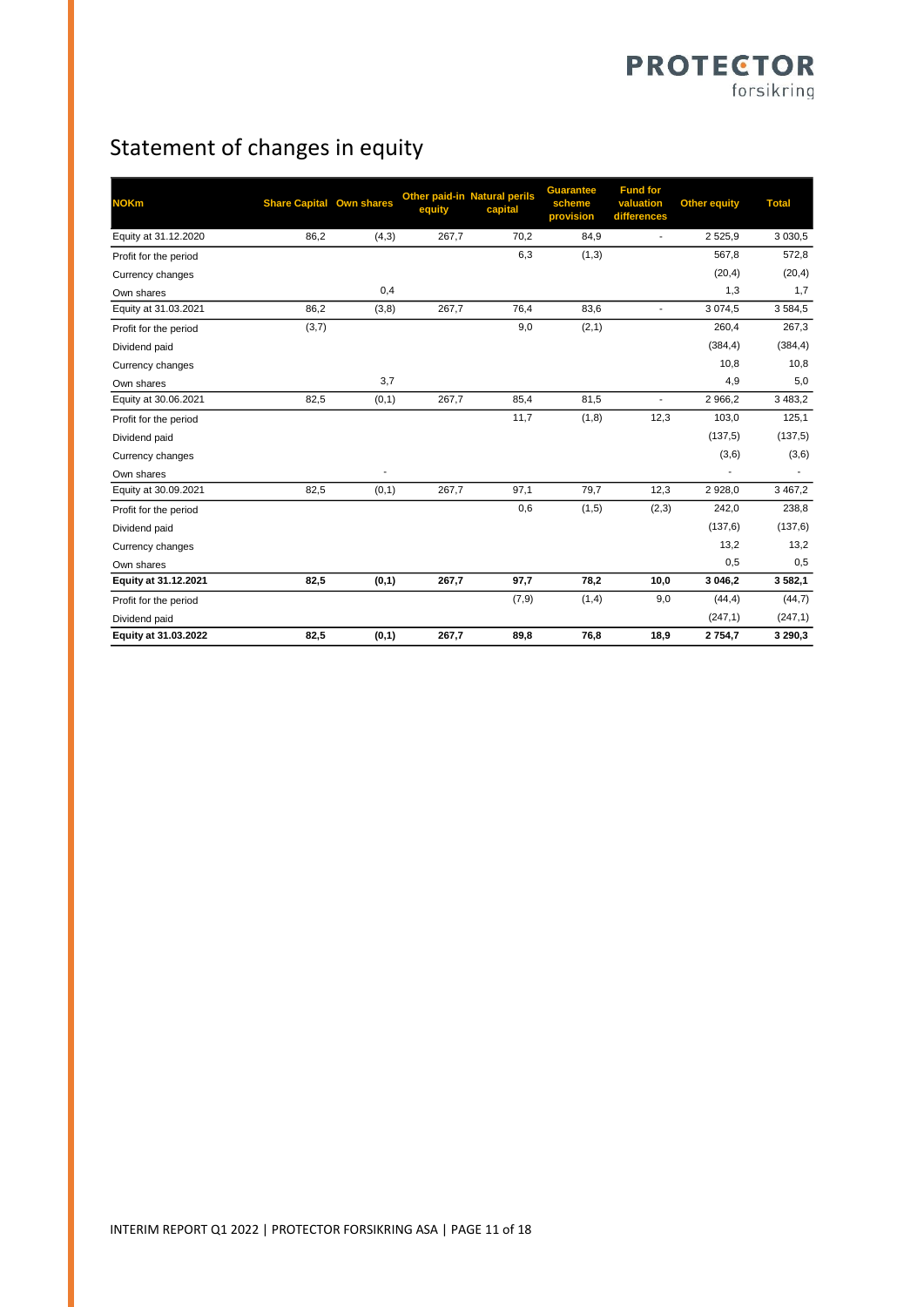

## Notes

## **Accounting principles**

These interim accounts have been prepared in accordance with the Financial Statement Regulation for Non-life Insurance Companies (Forskrift om årsregnskap for skadeforsikringsselskaper) and IAS 34 and in line with the accounting principles described in the annual report for 2021. The company's financial statements are prepared in accordance with the Norwegian Accounting Act, Financial Statement Regulation for Non-life Insurance Companies and generally accepted accounting principles. For further information, please see the 2021 annual report.

### **Segment information**

Protector Forsikring ASA's operations comprise the segments Norway, Sweden, Denmark, Finland and the UK. The segments are evaluated regularly by Protector's executive management based on financial and operational information specially prepared for each segment for the purpose of following up performance and allocating necessary resources.

|                                           | <b>Norway</b> |          | <b>Sweden</b> |          | <b>Denmark</b> |          | UK      |          | <b>Finland</b> |         |
|-------------------------------------------|---------------|----------|---------------|----------|----------------|----------|---------|----------|----------------|---------|
| <b>NOKm</b>                               | Q1 2022       | Q1 2021  | Q1 2022       | Q1 2021  | Q1 2022        | Q1 2021  | Q1 2022 | Q1 2021  | Q1 2022        | Q1 2021 |
| Gross premiums written                    | 955,3         | 856,3    | 943,0         | 895,1    | 812,2          | 726,9    | 195,8   | 237,7    | 204,3          | 164,2   |
| Gross premiums earned                     | 372,2         | 342,8    | 449,1         | 434,3    | 243,8          | 207,3    | 387,5   | 333,8    | 72,5           | 69,7    |
| Gross claims incurred                     | (331, 2)      | (233,3)  | (389, 1)      | (265, 4) | (235, 4)       | (214.8)  | (256.2) | (250, 8) | (58, 8)        | (70, 8) |
| Earned premiums, net of reinsurance       | 337,8         | 305,4    | 410,8         | 373,0    | 218,9          | 180,2    | 302,6   | 254,3    | 66,3           | 62,3    |
| Other insurance related income            | 0,9           | 1,2      | 0,1           | 0,1      | 0,1            | 0,4      | 0,0     | 0,2      | 0,8            | 1,0     |
| Claims incurred, net of reinsurance       | (310, 6)      | (255, 6) | (352, 4)      | (242, 9) | (217, 4)       | (151, 5) | (223.5) | (211.6)  | (54, 0)        | (61, 3) |
| Sales cost                                | (12, 4)       | (18, 0)  | (40, 4)       | (37, 8)  | (5,5)          | (9,6)    | (33,2)  | (35,0)   | (1,2)          | (1,0)   |
| Administration cost                       | (13,1)        | (12,5)   | (14, 8)       | (25.8)   | (12,5)         | (12,0)   | (17, 8) | (26,7)   | (1,4)          | (4,7)   |
| Commission from reinsurer                 | 2,2           | (1,6)    | 4,5           | 13,9     | (0,4)          | 9,9      | 6,1     | 13,5     | 0,9            | (0, 0)  |
| Other insurance related expenses          | (4, 8)        | (5,8)    | (0,6)         | 0,0      | (2,4)          | (5,8)    | (1,7)   | (3,9)    | (0, 4)         | (0,3)   |
| <b>Technical result</b>                   | (0, 0)        | 13,0     | 7,1           | 80,5     | (19,1)         | 11,6     | 32,5    | (9,2)    | 11,1           | (4, 0)  |
| Other income/costs                        | (14,7)        | (16, 1)  | (0,1)         | (1,2)    | 0,1            | (0, 8)   | 0,3     | 0.9      | 0,0            | (0,0)   |
| Net financial income                      | 9,8           | 485,9    | (7, 1)        | 30,8     | (4,6)          | (1,1)    | 5,7     | 0,9      | (13,0)         | 6,5     |
| Profit before tax                         | (4, 9)        | 482,8    | (0, 2)        | 110,2    | (23, 6)        | 9,7      | 38,6    | (7, 4)   | (1, 9)         | 2,5     |
|                                           |               |          |               |          |                |          |         |          |                |         |
| (1)<br>Claims ratio, net of reinsurance   | 91,9%         | 83.7%    | 85.8%         | 65.1%    | 99,3%          | 84,1%    | 73.9%   | 83,2%    | 81.4%          | 98,3%   |
| (2)<br>Expense ratio, net of reinsurance  | 6.9%          | 10,5%    | 12,4%         | 13,3%    | 8,4%           | 6,5%     | 14,9%   | 19,0%    | 2,4%           | 9,2%    |
| Combined ratio, net of reinsurance<br>(3) | 98,9%         | 94,2%    | 98,1%         | 78,4%    | 107,7%         | 90,6%    | 88,7%   | 102,2%   | 83,8%          | 107,5%  |
| Gross claims ratio<br>(4)                 | 89,0%         | 68.1%    | 86,6%         | 61.1%    | 96,6%          | 103,6%   | 66.1%   | 75,2%    | 81.1%          | 101,6%  |
| (5)<br>Gross expense ratio                | 6.9%          | 8.9%     | 12,3%         | 14,7%    | 7,4%           | 10,4%    | 13,2%   | 18,5%    | 3.5%           | 8,2%    |
| <b>Gross combined ratio</b><br>(6)        | 95,8%         | 77,0%    | 98,9%         | 75,7%    | 104,0%         | 114,0%   | 79,3%   | 93,7%    | 84,7%          | 109,8%  |

(1) Claims incurred, net of reinsurance in % of earned premiums, net of reinsurance

(2) Operating expenses in % of earned premiums, net of reinsurance

(3) Net claims ratio + net expense ratio

(4) Gross claims incurred in % of gross premiums earned

(5) Sales and administration costs in % of gross premiums earned

(6) Gross claims ratio + gross expense ratio

### **Discontinued operations**

Protector decided in 2018 to exit the change of ownership insurance (COI) market due to the product's recent years' weak technical performance, and due to the significant uncertainty related to the product's future premium development and profitability. After the decision to exit the COI market, COI is defined as "discontinued operations" in the accounts. Net profit and assets and liabilities associated with COI are presented on separate lines as discontinued operations.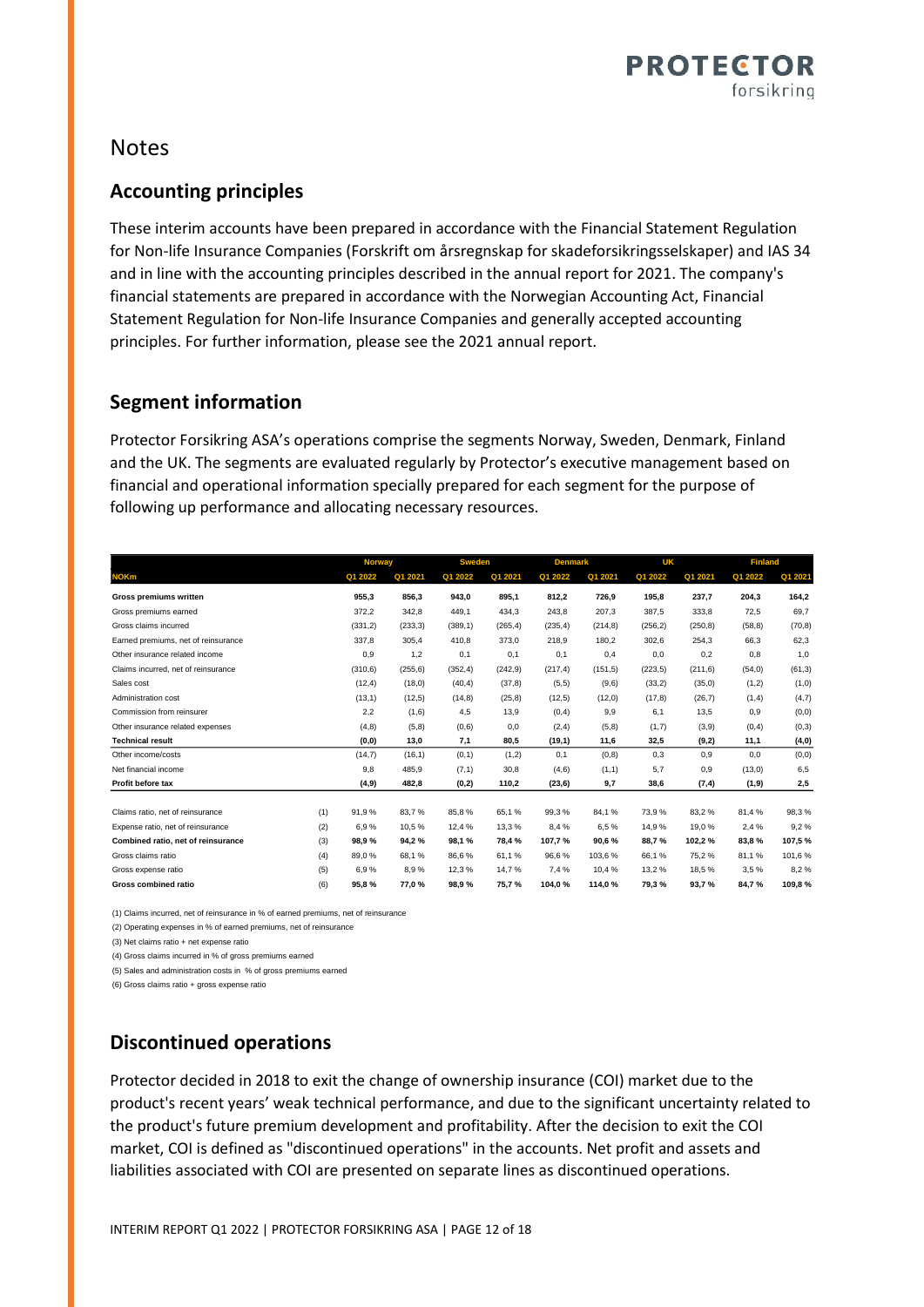

Protector has entered into a 50 % quota share agreement (reinsurance) covering all historical business written until July 1<sup>st</sup> 2020.

Protector has from January 1<sup>st</sup> 2022, when the new Real Property Sale Act entered into force, stopped writing new COI business.

#### **Income statement discontinued operations**

| <b>NOKm</b>                                  | Q1 2022 | Q1 2021 | FY 2021  |
|----------------------------------------------|---------|---------|----------|
|                                              |         |         |          |
| Gross premiums earned                        | 1,8     | 46,5    | 188,7    |
| Reinsurers' share of earned premiums         | (0,1)   | (4,6)   | (18, 8)  |
| Earned premiums, net of reinsurance          | 1,6     | 41,9    | 169,9    |
| Gross claims incurred                        | (7,3)   | (46, 1) | (202, 2) |
| Reinsurers' share of claims incurred         | 5,6     | 7,0     | 47,5     |
| Claims incurred, net of reinsurance          | (1,7)   | (39,1)  | (154,7)  |
| Total operating expenses, net of reinsurance | (0,0)   | 0,2     | 1,2      |
| Other insurance-related income/expenses      | (0,8)   | (1,3)   | (5,6)    |
| <b>Technical result</b>                      | (0,9)   | 1,7     | 10,8     |
| Net income from financial assets             | (0,7)   | 57,5    | 76,2     |
| Other income/expenses                        | (1,1)   | (1,7)   | (5,0)    |
| Non-technical result                         | (1,7)   | 55,8    | 71,2     |
| Profit before tax                            | (2,6)   | 57,5    | 82,0     |
| Tax                                          | (0,7)   | (6, 8)  | (14, 6)  |
| Profit for the period                        | (3,4)   | 50,6    | 67,4     |

### **Financial assets, fair value estimation**

| Financial assets through profit or loss [NOKm] | <b>Currency</b> | <b>Level 1</b> | Level 2  | Level 3 | <b>Total</b> |
|------------------------------------------------|-----------------|----------------|----------|---------|--------------|
| Shares                                         | <b>NOK</b>      | 451,9          | 1730.8   |         | 2 182,7      |
| Bonds and other fixed income securities        | <b>NOK</b>      |                | 10 200.4 | 284,5   | 10 4 8 4.9   |
| Cash and cash equivalents                      | <b>NOK</b>      | 2027.9         |          |         | 2027,9       |
| Derivatives:                                   |                 |                |          |         |              |
| Foreign currency contracts                     | <b>NOK</b>      |                | 81,2     |         | 81,2         |
| Options                                        | <b>NOK</b>      |                | 17,8     |         | 17.8         |
| <b>Total assets 31.03.2022</b>                 | <b>NOK</b>      | 2 4 7 9.8      | 12 030.2 | 284.5   | 14 794.5     |
| Total assets 31.03.2021                        | <b>NOK</b>      | 2 4 9 5 . 3    | 12 460.1 |         | 14 955.4     |

| Financial liabilities at fair value through profit or loss [NOKm] | <b>Currency</b> | Level 1 | Level 2  | Level 3 | Total    |
|-------------------------------------------------------------------|-----------------|---------|----------|---------|----------|
| Foreign exchange contracts                                        | <b>NOK</b>      |         | (116, 8) |         | (116, 8) |
| Other financial liabilities                                       | <b>NOK</b>      | (47.4)  |          |         | (47.4)   |
| Total financial liabilities 31.03.2022                            | NOK             | (47.4)  | (116.8)  |         | (164.2)  |
| Total financial liabilities 31.03.2021                            | <b>NOK</b>      | (51.4)  | (59.7)   |         | (111.1)  |

The fair value of listed investments is based on the current sales price. Financial instruments measured at fair value are valued on a daily basis. Directly observable prices in the market are used as far as possible. The valuations for the different types of financial instruments are based on recognised methods and models.

Level 1: Financial instruments valued on the basis of quoted prices for identical assets in active markets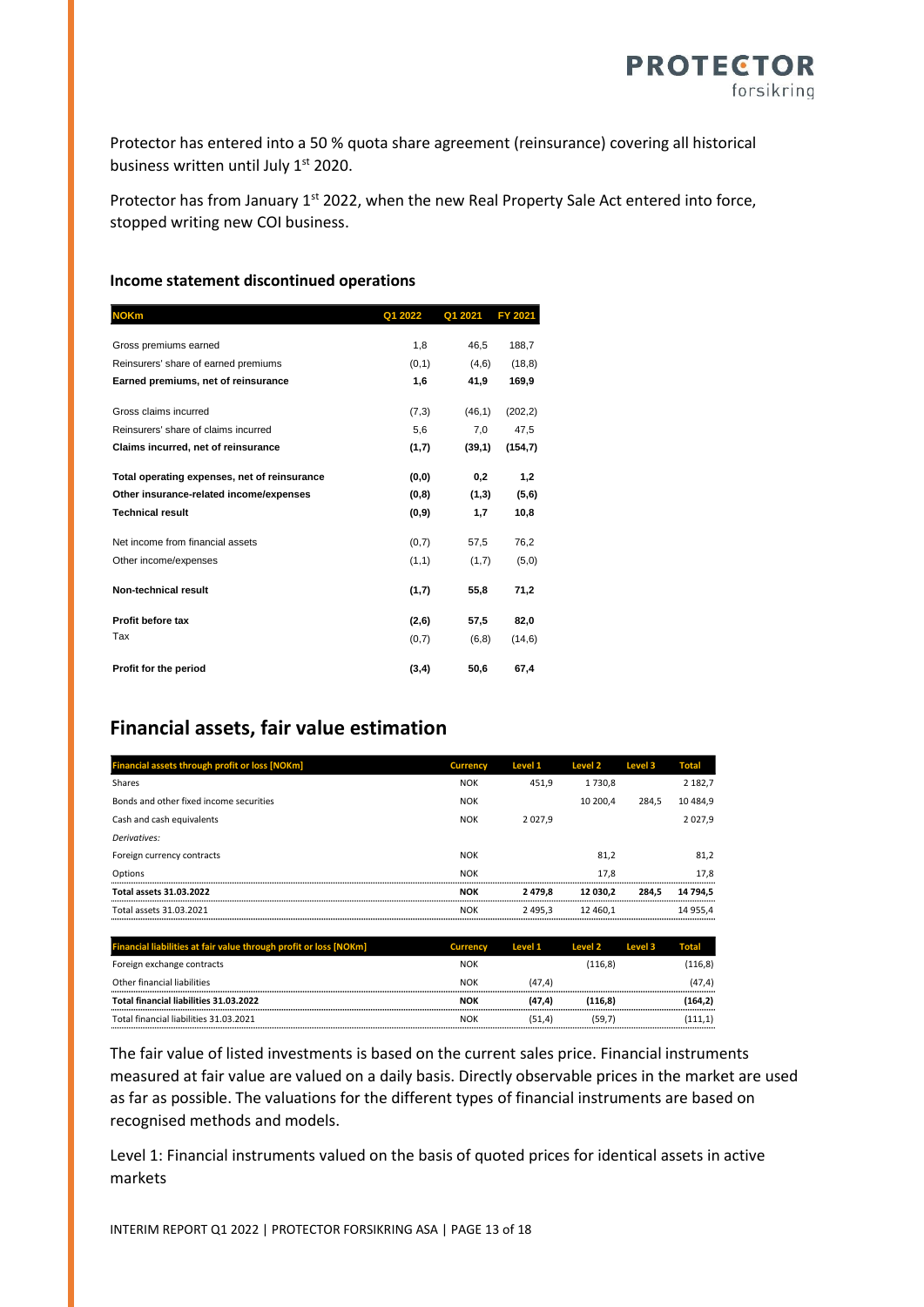

This category encompasses listed equities that over the previous three months have experienced average daily trading equivalent to approximately NOK 20m or more. Based on this, the equities are regarded as sufficiently liquid to be included at this level. Bonds, certificates or equivalent instruments issued by national governments are generally classified as level 1.

Level 2: Financial instruments valued on the basis of observable market information not covered by level 1

This category encompasses financial instruments that are valued on the basis of market information that can be directly observable or indirectly observable. Market information that is indirectly observable means that the prices can be derived from observable related markets. Level 2 includes shares or equivalent equity instruments for which market prices are available, but where the volume of transactions is too limited to fulfil the criteria in level 1. Shares in this level will normally have been traded during the last month. Bonds and equivalent instruments are generally classified in this level. Foreign exchange derivatives are classified as level 2. Fund investments are generally classified as level 2.

Level 3: Financial instruments valued on the basis of information that is not observable in accordance with level 2

The instrument is included in level 3 if one or more essential data are not based on observable market data.

## **Solvency Margin**

| <b>NOKm</b>                          |         | 31.03.2022 31.03.2021 | 31.12.2021 |
|--------------------------------------|---------|-----------------------|------------|
| Total solvency capital requirement   | 2 1 7 6 | 2 1 2 3               | 2081       |
| Total eligible own funds to meet SCR | 4345    | 4586                  | 4 2 9 4    |
| Ratio of eligible own funds to SCR   | 200 %   | 216%                  | 206 %      |
| Totalt minimum capital requirement   | 979     | 955                   | 936        |
| Ratio of eligible own funds to MCR   | 362%    | 397%                  | 421 %      |
|                                      |         |                       |            |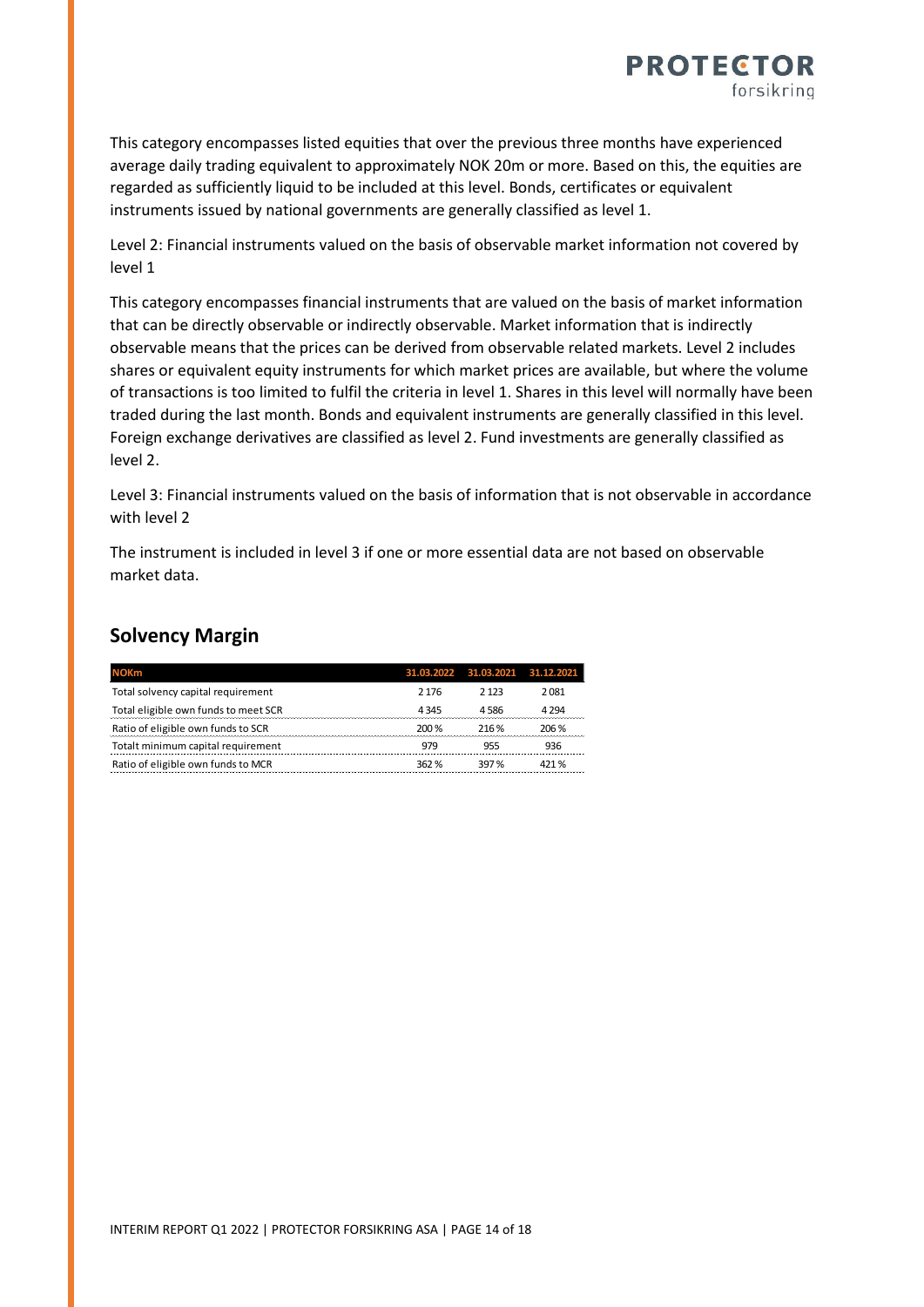## **Alternative performance measures and key figures**

|                                                                    |                            | Q1 2022     | Q1 2021  | 1.1.-31.12.2021 |
|--------------------------------------------------------------------|----------------------------|-------------|----------|-----------------|
| Gross premiums written <sup>1</sup>                                |                            |             |          |                 |
| Norway                                                             | <b>NOKm</b>                | 955,3       | 856,3    | 1415,0          |
| Sweden                                                             | <b>NOKm</b>                | 943,0       | 895,1    | 1820,5          |
| Denmark                                                            | <b>NOKm</b>                | 812,2       | 726,9    | 918,7           |
| UK                                                                 | <b>NOKm</b>                | 195,8       | 237,7    | 1618,1          |
| Finland                                                            | <b>NOKm</b>                | 204,3       | 164,2    | 178,2           |
| Total premiums written                                             | <b>NOKm</b>                | 3 1 1 0 , 7 | 2880,2   | 5950,6          |
| Gross premiums earned                                              |                            |             |          |                 |
| Norway                                                             | <b>NOKm</b>                | 372,2       | 342,8    | 1 3 9 8 , 3     |
| Sweden                                                             | <b>NOKm</b>                | 449,1       | 434,3    | 1749,3          |
| Denmark                                                            | <b>NOKm</b>                | 243,8       | 207,3    | 880,2           |
| UK                                                                 | <b>NOKm</b>                | 387,5       | 333,8    | 1460,5          |
| Finland                                                            | <b>NOKm</b>                | 72,5        | 69,7     | 257,8           |
| Total gross premiums earned                                        | <b>NOKm</b>                | 1525,0      | 1387,9   | 5 746,1         |
| Earned premiums, net of reinsurance                                |                            |             |          |                 |
| Norway                                                             | <b>NOKm</b>                | 337,8       | 305,4    | 1 2 4 5 , 4     |
| Sweden                                                             | <b>NOKm</b>                | 410,8       | 373,0    | 1512,3          |
| Denmark                                                            | <b>NOKm</b>                | 218,9       | 180,2    | 761,4           |
| UK                                                                 | <b>NOKm</b>                | 302,6       | 254,3    | 1 170,9         |
| Finland                                                            | <b>NOKm</b>                | 66,3        | 62,3     | 230,7           |
| Total earned premiums, net of reinsurance                          | <b>NOKm</b>                | 1 3 3 6, 5  | 1 175,2  | 4 9 2 0 , 7     |
| Gross claims incurred                                              |                            |             |          |                 |
| Norway                                                             | <b>NOKm</b>                | (331,2)     | (233,3)  | (1088,6)        |
| Sweden                                                             | <b>NOKm</b>                | (389,1)     | (265, 4) | (1038,1)        |
| Denmark                                                            | <b>NOKm</b>                | (235, 4)    | (214, 8) | (904, 6)        |
| UK                                                                 | <b>NOKm</b>                |             |          |                 |
| Finland                                                            | <b>NOKm</b>                | (256, 2)    | (250, 8) | (1237,6)        |
|                                                                    | <b>NOKm</b>                | (58, 8)     | (70, 8)  | (199, 4)        |
| Total gross claims incurred<br>Claims incurred, net of reinsurance |                            | (1270,6)    | (1035,2) | (4468, 4)       |
|                                                                    | <b>NOKm</b>                |             |          |                 |
| Norway<br>Sweden                                                   |                            | (310,6)     | (255, 6) | (1021,8)        |
| Denmark                                                            | <b>NOKm</b><br><b>NOKm</b> | (352, 4)    | (242, 9) | (949, 2)        |
|                                                                    |                            | (217, 4)    | (151,5)  | (631, 3)        |
| UK                                                                 | <b>NOKm</b>                | (223, 5)    | (211,6)  | (1027,6)        |
| Finland                                                            | <b>NOKm</b>                | (54, 0)     | (61, 3)  | (180, 2)        |
| Total claims incurred, net of reinsurance                          | <b>NOKm</b>                | (1157, 9)   | (922,8)  | (3810,1)        |
| <b>Gross expenses</b>                                              |                            |             |          |                 |
| Norway                                                             | <b>NOKm</b>                | (25, 6)     | (30,5)   | (105, 6)        |
| Sweden                                                             | <b>NOKm</b>                | (55,3)      | (63, 6)  | (214, 3)        |
| Denmark                                                            | <b>NOKm</b>                | (18, 0)     | (21, 6)  | (73, 9)         |
| UK                                                                 | <b>NOKm</b>                | (51,0)      | (61, 8)  | (46, 5)         |
| Finland                                                            | <b>NOKm</b>                | (2,6)       | (5,7)    | (14, 3)         |
| Total gross expenses                                               | <b>NOKm</b>                | (152, 4)    | (183, 3) | (454, 7)        |
| Net expenses                                                       |                            |             |          |                 |
| Norway                                                             | <b>NOKm</b>                | (23, 4)     | (32,1)   | (89, 1)         |
| Sweden                                                             | <b>NOKm</b>                | (95, 7)     | (49,7)   | (154, 4)        |
| Denmark                                                            | <b>NOKm</b>                | (18, 4)     | (11,7)   | (52, 9)         |
| UK                                                                 | <b>NOKm</b>                | (44, 9)     | (48, 3)  | (182, 0)        |
| Finland                                                            | <b>NOKm</b>                | (1,6)       | (5,7)    | (9,3)           |
| Total net expenses                                                 | <b>NOKm</b>                | (184, 0)    | (147, 6) | (487,6)         |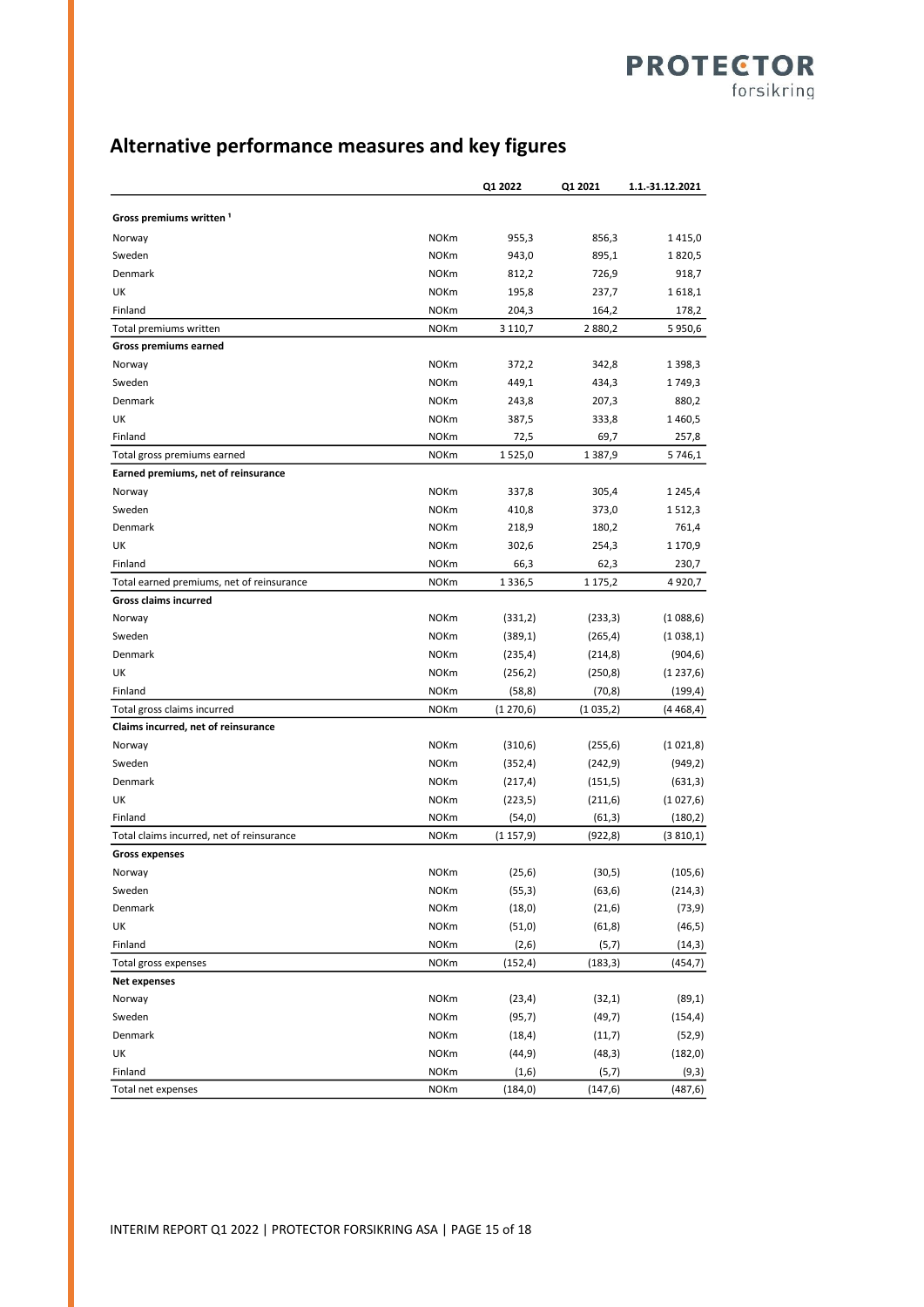## **Alternative performance measures and key figures**

|                                                                              |             | Q1 2022       | Q1 2021        | 1.1.-31.12.2021 |
|------------------------------------------------------------------------------|-------------|---------------|----------------|-----------------|
|                                                                              |             |               |                |                 |
| Gross claims ratio                                                           |             |               |                |                 |
| Norway                                                                       | %           | 89,0%         | 68,1%          | 77,8%           |
| Sweden                                                                       | %           | 86,6%         | 61,1%          | 59,3%           |
| Denmark                                                                      | %           | 96,6%         | 103,6%         | 102,8%          |
| UK                                                                           | %           | 66,1%         | 75,2%          | 84,7%           |
| Finland                                                                      | %           | 81,1%         | 101,6%         | 77,3%           |
| Total gross claims ratio<br>Claims ratio, net of ceded business <sup>1</sup> | %           | 83,3%         | 74,6%          | 77,8%           |
|                                                                              |             |               |                |                 |
| Norway<br>Sweden                                                             | %           | 91,9%         | 83,7 %         | 82,1%           |
|                                                                              | %           | 85,8%         | 65,1%          | 62,8%           |
| Denmark                                                                      | %           | 99,3%         | 84,1%          | 82,9%           |
| UK                                                                           | %           | 73,9%         | 83,2%          | 87,8%           |
| Finland                                                                      | %           | 81,4%         | 98,3%          | 78,1%           |
| Total claims ratio, net of ceded business                                    | %           | 86,6%         | 78,5%          | 77,4 %          |
| Gross expense ratio                                                          | %           | 6,9%          | 8,9%           | 7,6 %           |
| Norway<br>Sweden                                                             | %           |               |                |                 |
| Denmark                                                                      | %           | 12,3%         | 14,7 %         | 12,3%           |
| UK                                                                           | %           | 7,4%          | 10,4 %         | 8,4%            |
| Finland                                                                      | %           | 13,2%<br>3,5% | 18,5 %<br>8,2% | 14,4%<br>5,6%   |
| Total gross expense ratio                                                    | %           | 10,0%         | 13,2%          | 10,8%           |
| Expense ratio, net of ceded business <sup>1</sup>                            |             |               |                |                 |
| Norway                                                                       | %           | 6,9%          | 10,5%          | 7,2%            |
| Sweden                                                                       | %           | 12,4 %        | 13,3%          | 10,2%           |
| Denmark                                                                      | %           | 8,4%          | 6,5%           | 6,9%            |
| UK                                                                           | %           | 14,9%         | 19,0%          | 15,5%           |
| Finland                                                                      | %           | 2,4%          | 9,2%           | 4,0%            |
| Total expense ratio, net of ceded business                                   | %           | 10,4%         | 12,6 %         | 9,9%            |
| <b>Gross combined ratio</b>                                                  |             |               |                |                 |
| Norway                                                                       | %           | 95,8%         | 77,0%          | 85,4%           |
| Sweden                                                                       | %           | 98,9%         | 75,7%          | 71,6%           |
| Denmark                                                                      | %           | 104,0%        | 114,0%         | 111,2 %         |
| UK                                                                           | %           | 79,3%         | 93,7 %         | 99,1%           |
| Finland                                                                      | %           | 84,7%         | 109,8%         | 82,9%           |
| Total gross combined ratio                                                   | %           | 93,3%         | 87,8%          | 88,5%           |
| Combined ratio, net of ceded business <sup>1</sup>                           |             |               |                |                 |
| Norway                                                                       | %           | 98,9%         | 94,2%          | 89,2%           |
| Sweden                                                                       | %           | 98,1%         | 78,4%          | 73,0%           |
| Denmark                                                                      | %           | 107,7%        | 90,6%          | 89,8%           |
| UK                                                                           | %           | 88,7%         | 102,2%         | 103,3%          |
| Finland                                                                      | %           | 83,8%         | 107,5%         | 82,1%           |
| Total combined ratio, net of ceded business                                  | %           | 97,0%         | 91,1%          | 87,3%           |
| Retention rate <sup>1</sup>                                                  |             |               |                |                 |
| Norway                                                                       | $\%$        | 90,8%         | 89,1%          | 89,1%           |
| Sweden                                                                       | %           | 91,5%         | 85,9%          | 86,5%           |
| Denmark                                                                      | %           | 89,8%         | 86,9%          | 86,5%           |
| UK                                                                           | %           | 78,1%         | 76,2%          | 80,2%           |
| Finland                                                                      | %           | 91,5%         | 89,4%          | 89,5%           |
| Total retention rate                                                         | %           | 87,6%         | 84,7%          | 85,6%           |
| Run-off gains/(losses)                                                       |             |               |                |                 |
| Net run-off-gains/losses                                                     | <b>NOKm</b> | 48,2          | 1,1            | (14, 8)         |
| Net run-off-gains/losses                                                     | %           | 3,6%          | 0,1%           | $-0,3%$         |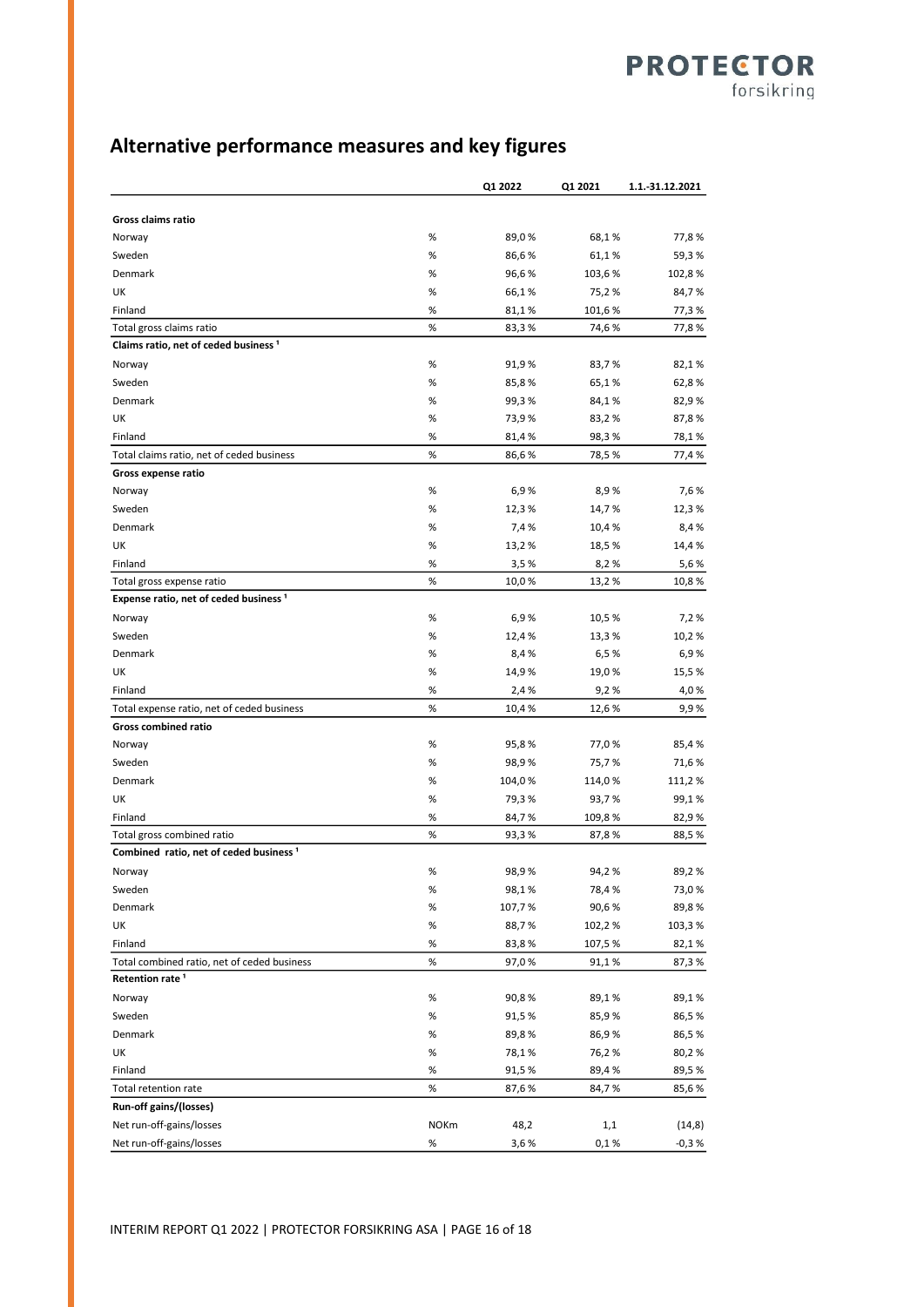## **Alternative performance measures and key figures**

|                                                                  |             | Q1 2022     | Q1 2021    | 1.1.-31.12.2021 |
|------------------------------------------------------------------|-------------|-------------|------------|-----------------|
| Run-off gains/(losses)                                           |             |             |            |                 |
| Net run-off-gains/losses                                         | <b>NOKm</b> | 48,2        | 1,1        | (14, 8)         |
| Net run-off-gains/losses                                         | $\%$        | 3,6%        | 0,1%       | $-0,3%$         |
| Return on investments <sup>1</sup>                               |             |             |            |                 |
| Total net income from investments, continued business            | <b>NOKm</b> | (9,2)       | 523,0      | 878,3           |
| Total net income from investments, discontinued business         | <b>NOKm</b> | (0,7)       | 57,5       | 76,2            |
| Total net income from investments                                | <b>NOKm</b> | (9, 9)      | 580,5      | 954,5           |
| Average investments, continued business                          | <b>NOKm</b> | 14 157,1    | 12 955,7   | 12 853,1        |
| Average investments, discontinued business                       | <b>NOKm</b> | 1026,2      | 1424,8     | 1 1 1 8 , 1     |
| Total average investments                                        | <b>NOKm</b> | 15 183,3    | 14 380,5   | 13 971,2        |
| Return on investments, continued business                        | %           | $-0.1%$     | 4,0%       | 6,8%            |
| Return investments, discontinued business                        | %           | $-0.1%$     | 4,0%       | 6,8%            |
| Total return on investments                                      | %           | $-0.1%$     | 4,0%       | 6,8%            |
| Total net income from shares                                     | <b>NOKm</b> | (12,3)      | 488,8      | 669,5           |
| Total net income from interests                                  | <b>NOKm</b> | 2,4         | 91,7       | 285,1           |
| Total net income from investments                                | <b>NOKm</b> | (9,9)       | 580,5      | 954,5           |
| Average investments shares                                       | <b>NOKm</b> | 2 3 0 8 , 1 | 1887,5     | 1720,0          |
| Average investments interests                                    | <b>NOKm</b> | 12 875,2    | 12 493,1   | 12 251,2        |
| Total average investments                                        | <b>NOKm</b> | 15 183,3    | 14 380,5   | 13 971,2        |
| Return on investments, shares                                    | %           | $-0.5%$     | 25,9%      | 38,9%           |
| Return investments, interests                                    | %           | 0.0%        | 0,7%       | 2,3%            |
| Total return on investments                                      | %           | $-0.1%$     | 4,0%       | 6,8%            |
| Return on equity, annualised <sup>1</sup>                        |             |             |            |                 |
| Profit before comprehensive income                               | <b>NOKm</b> | (20,5)      | 577,4      | 1 2 3 2, 1      |
| Average shareholder equity                                       | <b>NOKm</b> | 3 4 3 6, 2  | 3 3 0 7,5  | 3 4 6 0 , 3     |
| Return on equity, annualised                                     | %           | $-2,4%$     | 69,8%      | 35,6%           |
| Equity                                                           | <b>NOKm</b> | 3 2 9 0, 3  | 3584,5     | 3 5 8 2, 1      |
| Equity per share                                                 | <b>NOK</b>  | 39,9        | 43,6       | 43,5            |
| Earnings per share in the period, basic and diluted <sup>2</sup> | <b>NOK</b>  | (0,2)       | 7,0        | 15,0            |
| Issued shares (excl. own shares), at the end of the period       | No.         | 82 371 969  | 82 307 283 | 82 371 969      |

<sup>1</sup> Defined as alternative performance measure (APM). APMs are described on www.protectorforsikring.no in

document named APMs Protector Forsikring Q1 2022

² Earnings per share from continuing and discontinued operations, basic and diluted = the shareholders' share of the profit or loss from continuing and discontinued operations in the period/average number of outstanding shares in the period